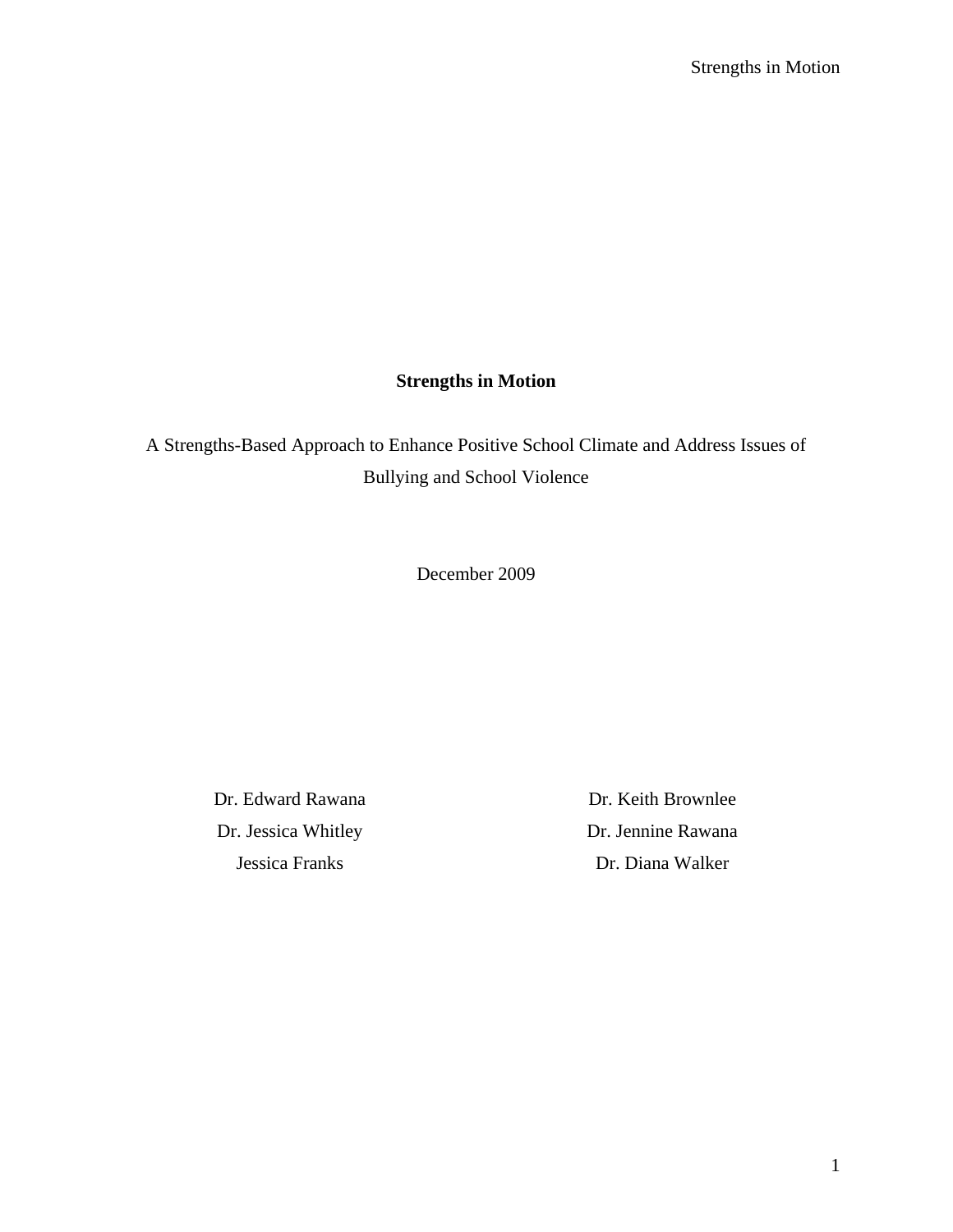## **Acknowledgements**

This research would not have been possible without the cooperation and dedication of a number of individuals and organizations. Funding was generously provided by the Ontario Education Services Corporation. Incredible support was provided by Cathy Siemieniuk, the Director of Education for Lakehead Public Schools and by Sherri-Lynne Pharand, Superintendent of Education for School Effectiveness. The utmost thanks to school leaders Michelle Probizanski and Carolyn Carlson and their staff for their tireless efforts to improve the lives of all of their students. Thanks to the New Experiences program for their dedication and expertise. Finally, the cooperation and openness of students and parents at McKellar Park and Ecole Gron Morgan schools were greatly appreciated.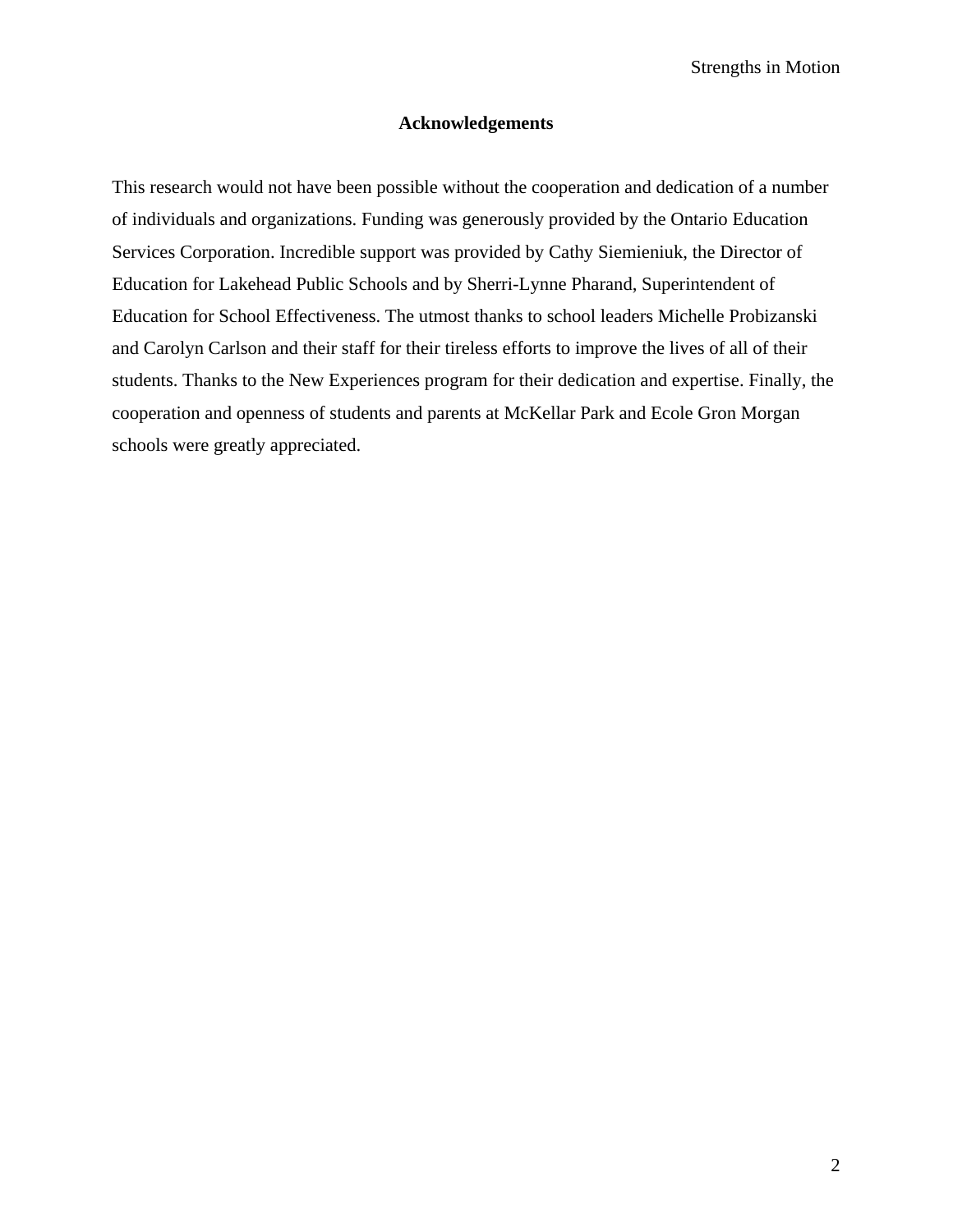# **TABLE OF CONTENTS**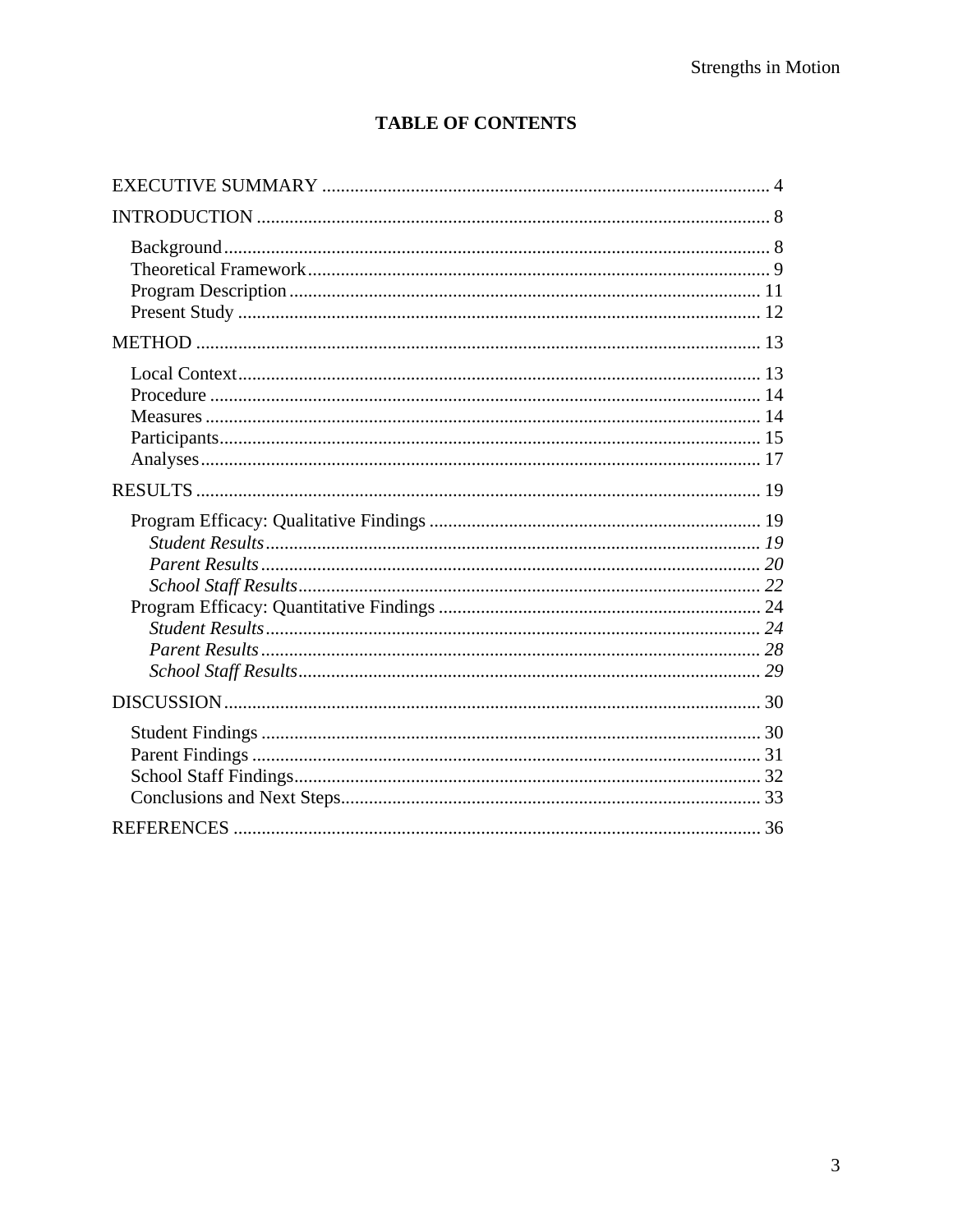## **EXECUTIVE SUMMARY**

The present study explored the efficacy of a strengths-based approach in terms of improvements in school climate and reductions in student bullying and victimization. The program, titled *Strengths in Motion*, was implemented at McKellar Park Central Public School in Thunder Bay, Ontario beginning in February 2008, and ending in December, 2009. A school with similar demographic characteristics (Ecole Gron Morgan Public School), was also included in the study and served as a control school.

Following the guidelines of effective school-based interventions (Finger et al., 2005), *Strengths in Motion* was theoretically grounded, was implemented school-wide, contributed to the development of a safe and supportive environment, and involved multiple stakeholders including parents, educators, and students. The approach was developed by a team of educators, school administrators, educational researchers, and mental health professionals. Components of the approach included targeted resources for students with particular needs (those new to the school or experiencing behavioural difficulties) as well as strategies and skill development initiatives infused throughout the curriculum. All aspects of the approach have at their core a focus on student strengths; finding ways to identify and capitalize on these in order to improve school climate and ultimately student success.

While *Strengths in Motion* was implemented school-wide, students in the present study include those who were in grades 4 to 6 when the approach began - in February, 2008. The evaluation portion of the study includes the perceptions of stakeholders regarding the effectiveness of the approach and of the strengths-based approach broadly. Other indicators of success include student self-reports of strengths, self-concept and school climate as well as bullying; in addition, students academic grades were assessed. School staff and parents also reported on their perceptions of student bullying and victimization as it was felt that a school that was successful in creating a positive, strengths-based environment would also be effective in improving positive interactions between students.

4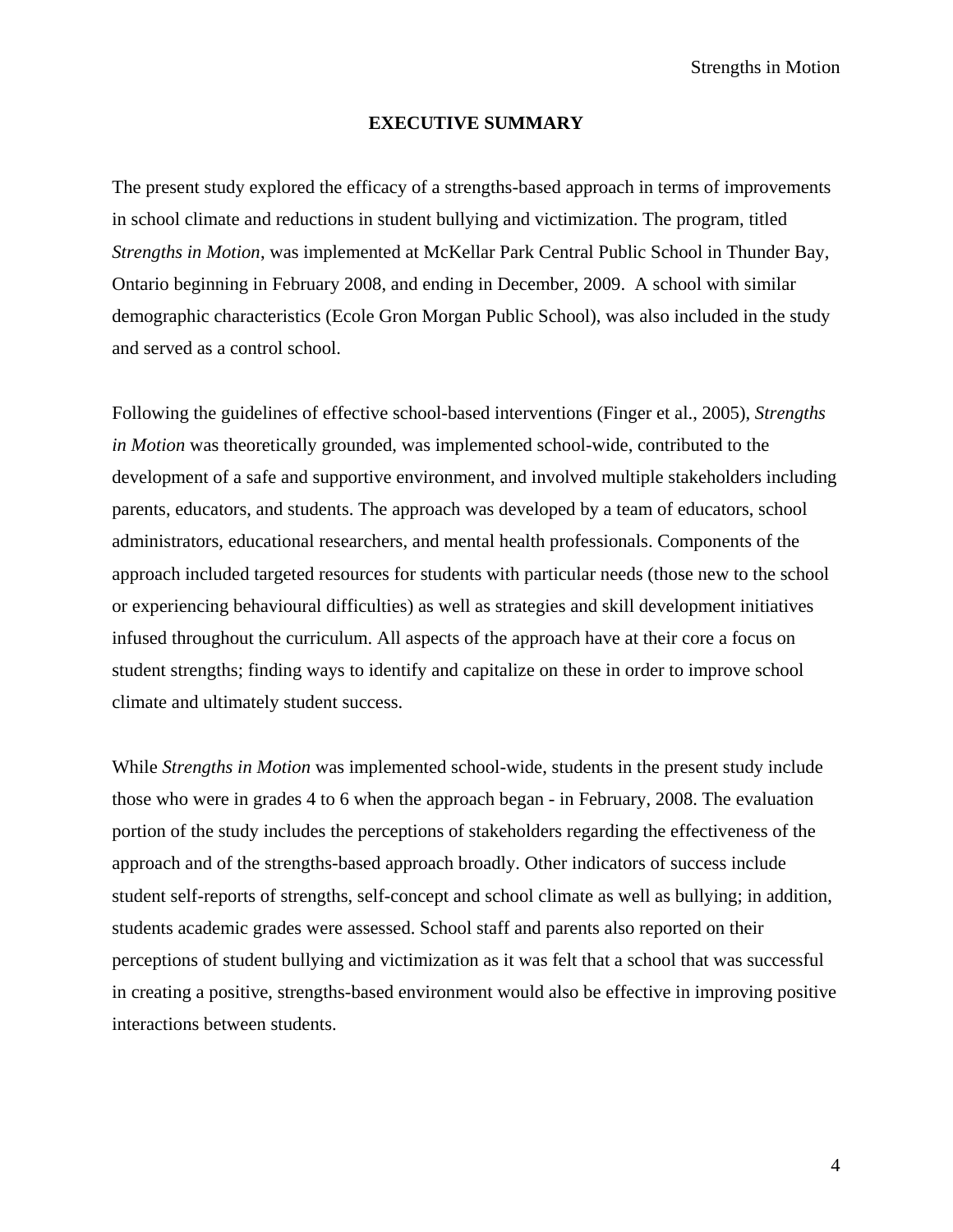A total of 64 students (35 at McKellar Park and 29 at Gron Morgan) completed a number of surveys selected to assess the indicators of success listed above. These were administered at four time points: a) February, 2008 (Pre-test), b) June, 2008 (Post-test), c) March, 2009 (Post-test) and d) November, 2009 (Post-test). In addition, 3 students from McKellar Park also participated in interviews in November, 2009 focused on the perceived efficacy of *Strengths in Motion*.

A small sample of primary caregivers at McKellar Park (*n =* 11) and Gron Morgan (*n* = 4) as well as school staff (McKellar Park:  $n = 14$ , Gron Morgan:  $n = 8$ ) also completed surveys at the first and final time points. Interviews were conducted at the final time point with 4 parents and 5 school staff from McKellar Park.

Findings regarding the efficacy of *Strengths in Motion*, as evidenced by both qualitative and quantitative findings were generally positive. All stakeholders reported significant improvements in terms of school climate. In particular:

- Students
	- o Reported a greater focus on helping others
	- o Reported increased school engagement
	- o Reported becoming more involved in extracurricular activities
	- o Continued to experience higher self-concept and perceived their classroom climate more positively
	- o Had significantly higher average academic grades across all time points
- Parents
	- o Felt that their children had developed greater confidence and self-esteem
	- o Observed increased academic achievement for their children
	- o Expressed fewer concerns regarding bullying
- School Staff
	- o Perceived the school environment as welcoming and supportive of students
	- o Felt that students self-confidence improved
	- o Felt that students had a greater awareness of their own strengths and those of their peers
	- o Reported that bullying was much less of a problem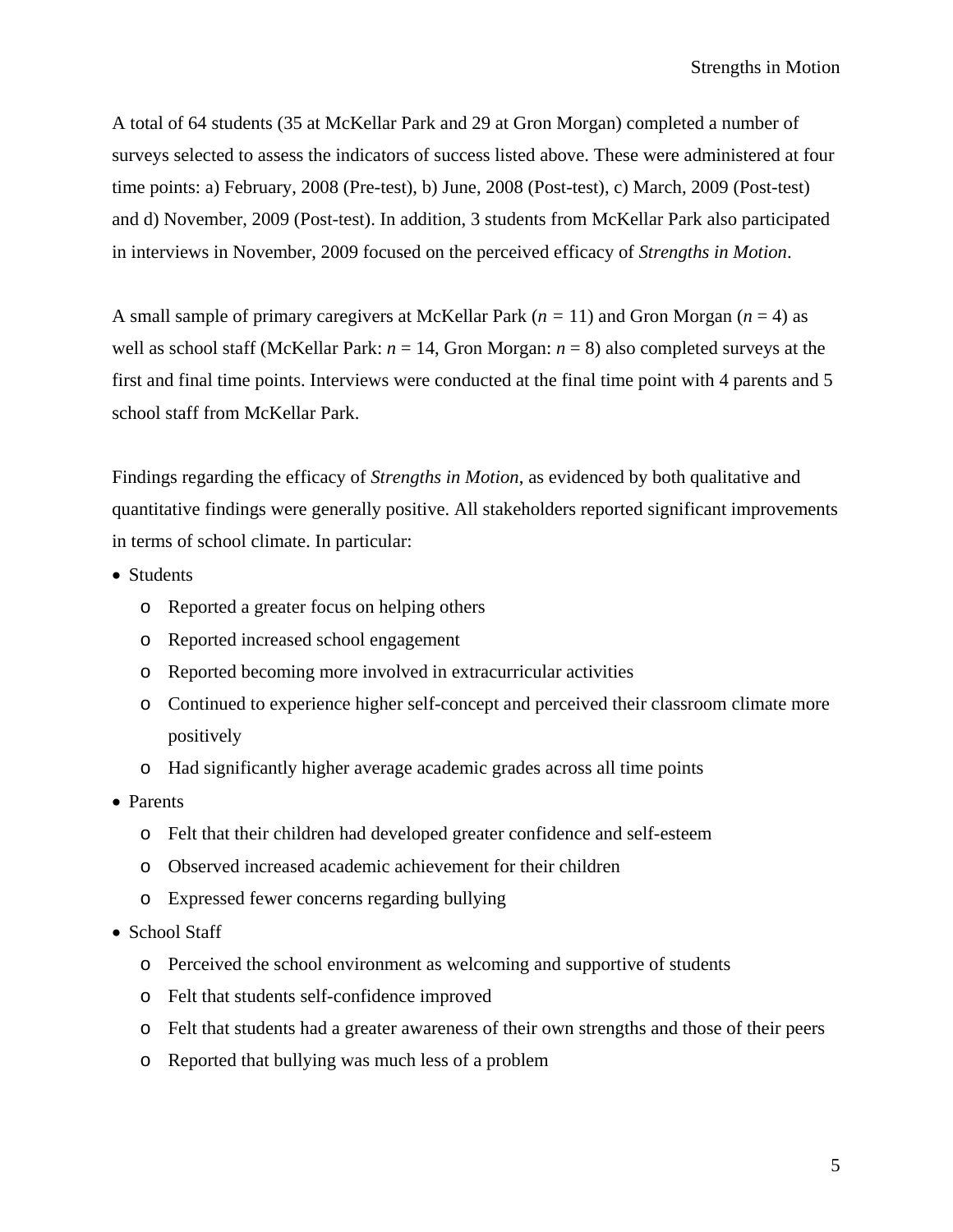o Reported that students were much more comfortable talking about bullying and knew what steps to take to deal with it

Feedback from staff and parents provide several suggestions for further improvements for the approach. Parents suggested that workshops be offered at more convenient times and that the approach needed to include more options for participation for students who are doing well, rather than focusing solely on students actively involved in bullying. School staff felt that greater communication and training regarding the various elements of the approach were required and that their strengths, rather than just student strengths, should be drawn upon within the approach. By addressing these suggested areas of improvement and valuing the feedback of students, staff and parents, stakeholders will likely continue to endorse a strengths-based approach in their school and further perpetuate it's development and refinement. The cultural shift will thus continue and sustainability of the approach will be increased regardless of staff and student turnover.

The issue of sustainability is an important one. Too often, school-based interventions are not fully embraced by school staff and students due to inconsistent implementation, a lack of common focus and understanding about goals and philosophies, and transient funding. Stakeholders at McKellar Park clearly believe that *Strengths in Motion* has contributed to a significant shift in school culture; one that draws on student strength and perpetuates positive change in behaviour and learning. It is important that educational leaders and those supporting initiatives such as *Strengths in Motion* capitalize on the momentum that exists at McKellar Park and promote continued development and refinement of the approach.

Based on the findings, it may also be of value to engage students further in terms of finding ways for them to draw on their strengths to negotiate situations where bullying may be taking place. Although most students at the two schools involved in the present intervention do not report involvement in bullying, there are most likely small groups of students for whom this continues to be an issue. Targeted interventions such as those included in *Strengths in Motion* are one way to deliver more directed skill development and changes in self-perception for those most at-risk; these should continue to be developed and examined over time.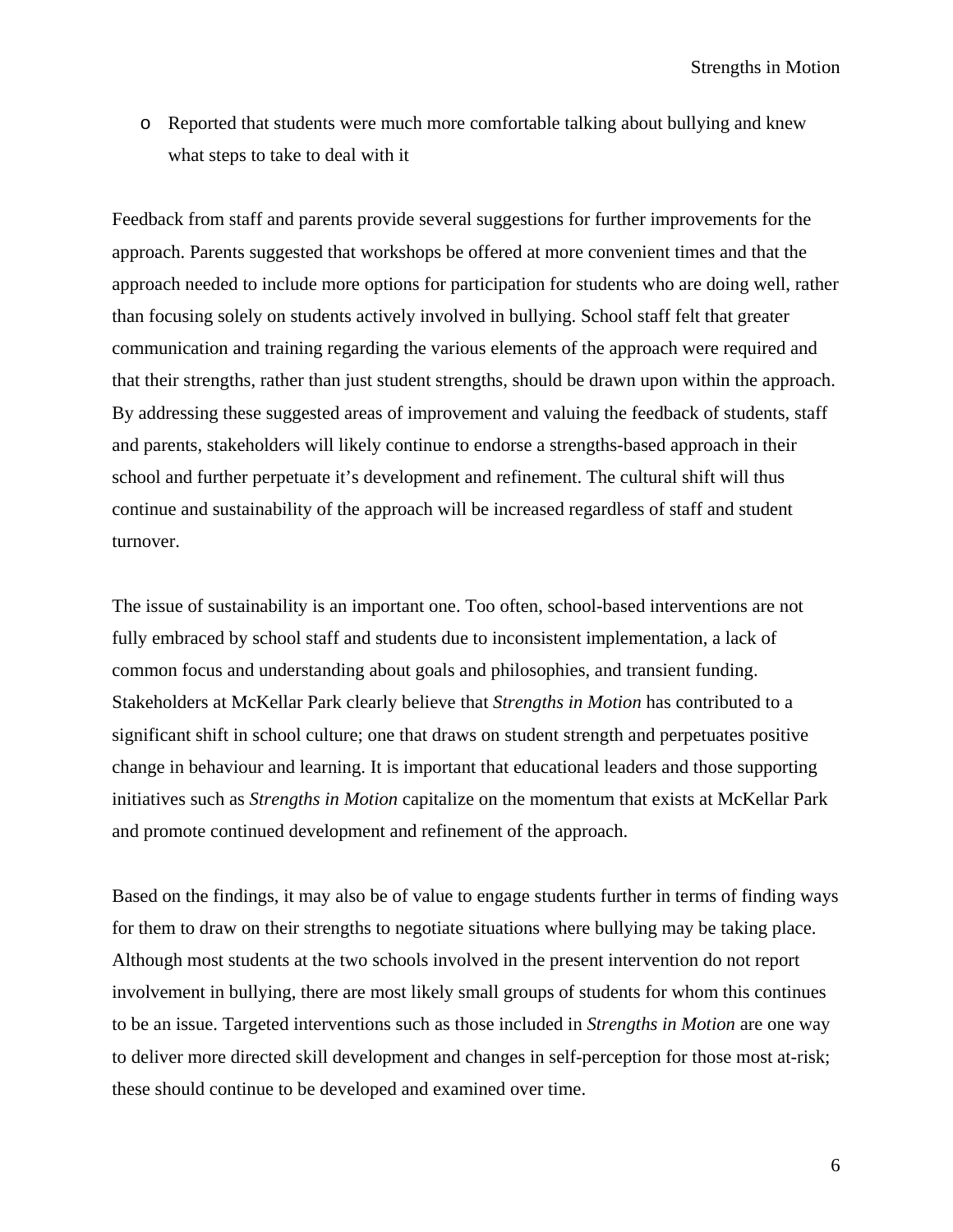Many key elements of *Strengths in Motion* contributed to its success. As recommended by Finger et al. (2005) the approach was theoretically grounded, was implemented school-wide, contributed to the development of a safe and supportive environment, and involved multiple stakeholders including parents, educators, and students. Other schools and organizations that are attempting to build positive school climate and reduce negative student experiences such as bullying should consider these characteristics of effective programs.

Certainly *Strengths in Motion* shows promise as an approach that has a positive impact on multiple stakeholders supporting students; it's continued development and implementation is certainly warranted given the present findings.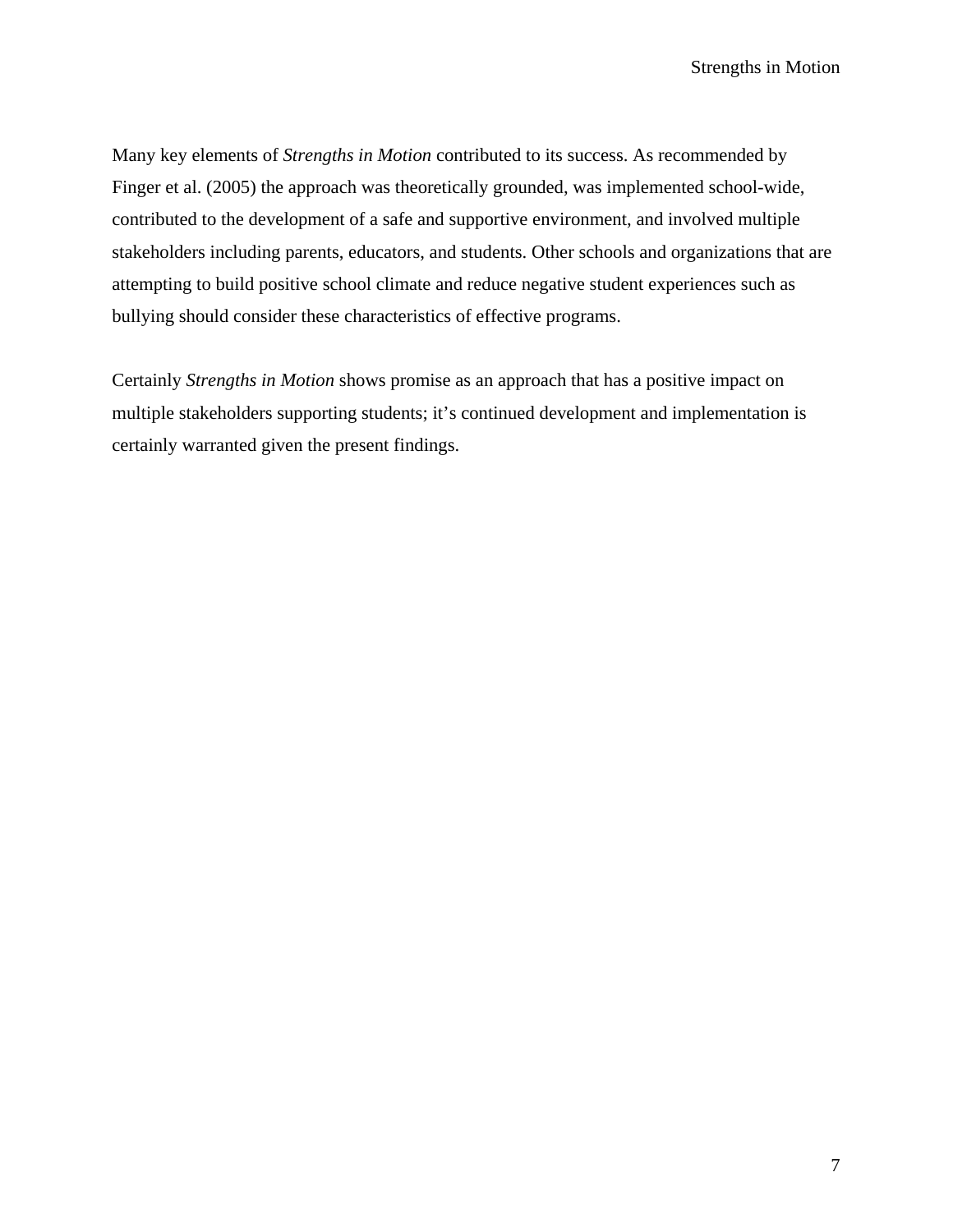## **INTRODUCTION**

## **Background**

Developing school-based interventions that promote positive change in school climate is not a simple task. Educators throughout North America and beyond have struggled to develop and/or implement programs that are aligned with their philosophies and goals for their school community and that also effect sustainable, significant improvements in student outcomes. As an example, many schools have put in place programs that attempt to reduce bullying and victimization among students. Despite years of research and extensive funding, the majority of these programs have been found to be largely ineffective in terms of impacting student and teacher reports of bullying (Merrell, Gueldner, Ross & Isava, 2008).

Given the wealth of research that exists documenting school-based interventions and the characteristics of those found to be more or less effective in terms of effecting change in school climate and student outcomes, a group of researchers recently released a number of recommendations for program developers to consider (Finger, Craven, Marsh & Parada, 2005). Specifically, interventions should:

- (a) Be theoretically grounded
- (b) Gain genuine commitment from the school and research team
- (c) Adopt a whole-school approach
- (d) Use empirically robust measures and methods of analysis
- (e) Create safe and supportive school environments
- (f) Provide specialised formal teacher training in classroom management, behaviour management, and adopting age-appropriate material during curriculum implementation;
- (g) Educate peers and individual students according to roles within the dynamic of bullying; and
- (h) Educate, enlist the support from and have parents actively involved in the program and actively involved with the child's progression through the program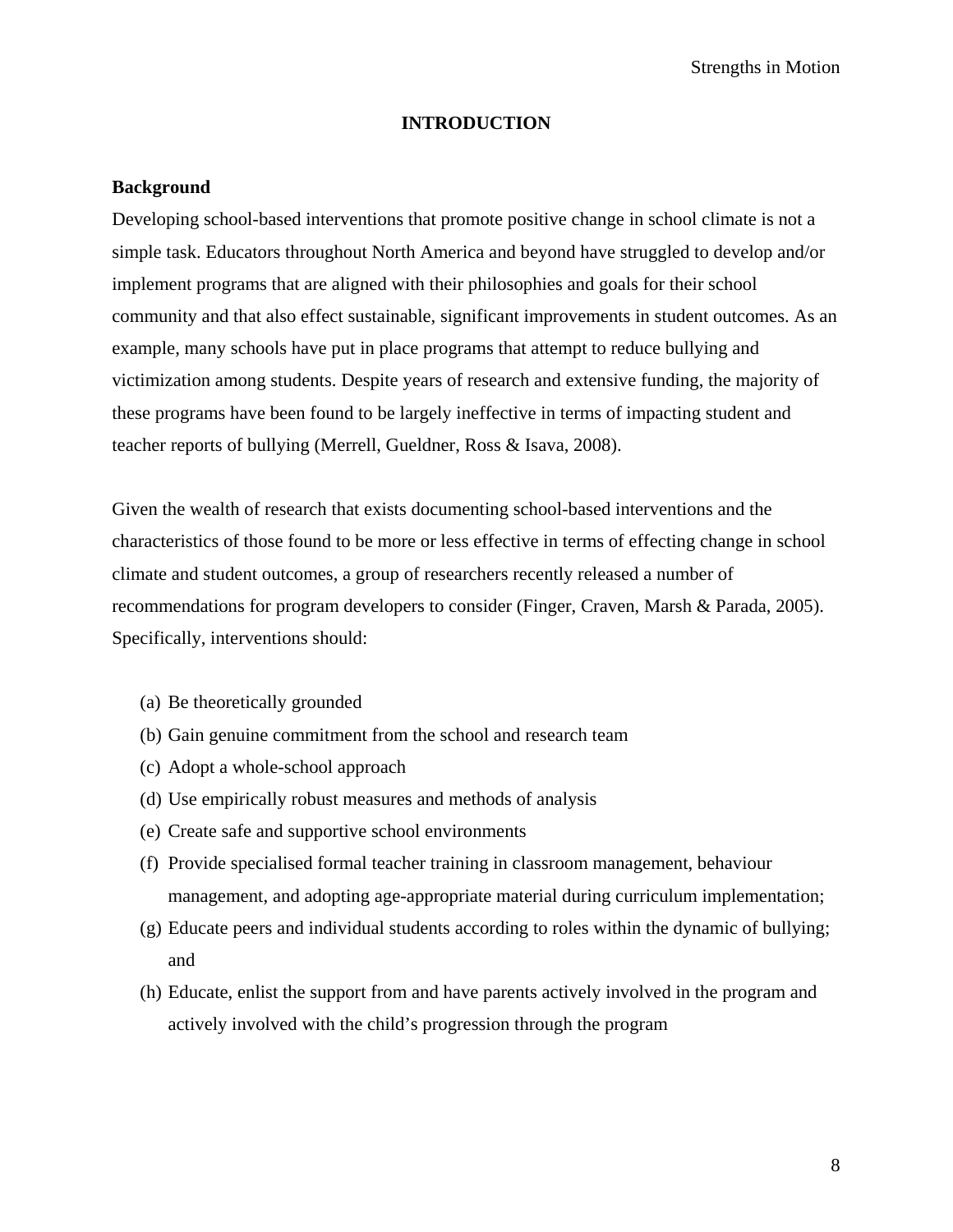The present study includes the evaluation of a school-wide approach that was developed with the goal of creating a school environment and climate that better promotes positive student experiences in terms of social, emotional and academic outcomes. The program, entitled *Strengths in Motion*, was created with the recommendations of Finger and colleagues in mind and includes a solid theoretical framework, a vision shared by all school stakeholders, and a school-wide, multi-faceted approach. This program and the literature supporting it's development is described in more detail below. Following this, the evaluative portion of the study is outlined along with recommendations for future research and practice.

## **Theoretical Framework**

One of the hallmarks of many school-based interventions is that they are based in deficit thinking. That is, they highlight the difficulties experienced by students and seek to lessen these negative behaviours. In light of the many programs that have failed to demonstrate efficacy, the research team piloting the current project have chosen to adopt a novel perspective that focuses on facilitating positive change for students who are struggling. This approach capitalizes on the areas where students are doing well, rather than focusing on areas of weakness; this is known as a strengths-based approach.

Strengths-based approaches are an increasingly supported and accepted perspective for working with students who experience behavioural and academic difficulties (Jimerson, Sharkey, Nyborg, & Furlong, 2004). Originally proposed by Weick, Rapp, Sullivan, and Kisthardt (1989) as an alternative to deficit oriented models of intervention; strengths-based approaches are founded upon the assumption that all individuals, including children, have strengths. Consistent with this assumption is the view that working with a child's strengths is a preferable way to address behavioural and academic difficulties (Epstein, 2000), that focusing solely on a child's difficulties is counter productive (Wieck et al., 1989) and that interventions that begin with a focus on strengths are more likely to actively involve families and children in treatment or remedial processes (Epstein & Sharma, 1998).

Strengths have been defined as, "a set of personal competencies and characteristics of the child or adolescent that were developed and embedded in culture and valued both by the individual

9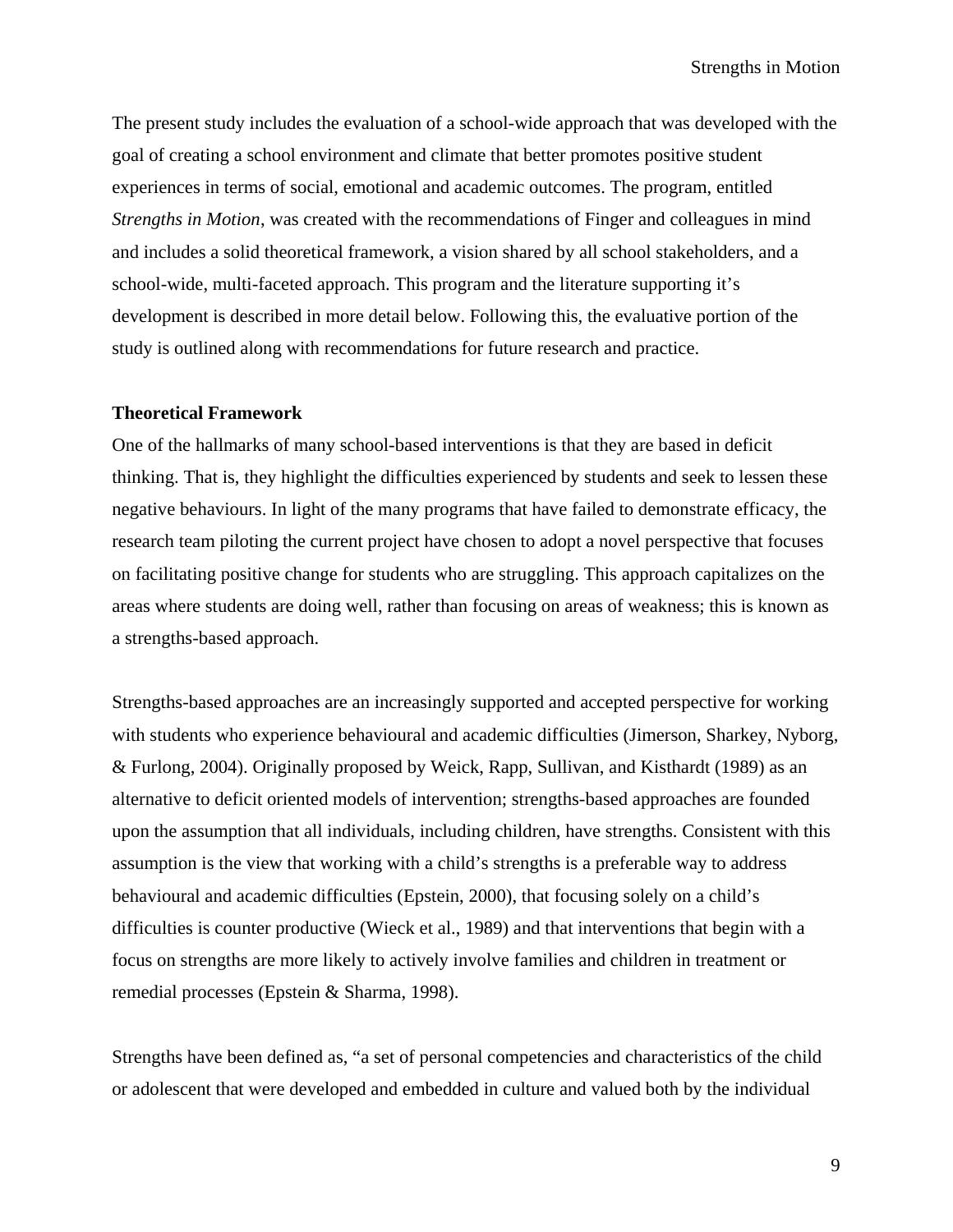and by society" (Rawana and Brownlee, 2009, p. 256). Strengths-based assessment and intervention techniques have been used primarily among clinical populations, such as in young offender and psychiatric facilities (Anderson, Lyons, Giles, Price & Estle, 2003; Duncan et al., 2007) and with adolescents with emotional and behavioural disorders (Epstein, 2000). Research that has examined the association between strengths and behavioural and emotional functioning have largely reported a positive link; students with greater strengths had fewer difficulties (Lyons, Uziel-Miller, Reyes, & Sokol, 2000; Walrath, Mandell, Holden, & Santiago, 2004).

In an educational context, a strengths-based approach focuses on promoting development and well-being through the identification and support of competencies, characteristics and resources both within and surrounding the student (Jennings, 2003; Winter-Messiers et al., 2007). Assumed outcomes of a strengths-based approach are improvements in school engagement, achievement, pro-social classroom behaviour and reductions in bullying and victimization (Anderson, Rawana, Brownlee & Whitley, 2009; Donnon, Hammond, & Charles, 2003; Katz & McCluskey, 2003). Recent research has supported the relationships between these constructs (Albrecht & Braaten, 2008; Anderson et al., 2009; Donnon & Hammond, 2007; Farmer et al., 2005).

One of the unique elements of strengths-based approaches is that they draw on resources that already exist. All students come to school with strengths, although many may not exhibit those most often valued in school, such as strong work habits, positive behaviours and interpersonal skills. Employing a strengths-based approach challenges students, school staff and parents to identify and find ways to leverage the competencies, abilities and resources that students possess. Rather than importing an existing program that may not align with school goals, fit with school populations, or that may be costly or potentially ineffective, adopting a strengths-based approach requires a focus inward – to the potential that presently exists.

Making a shift to a strengths-based approach is not a simple task, and requires dedication and persistence over time by educators, administrators, parents and students. It also requires strategy and skill development that allow participants to better incorporate a strength focus in their teaching, learning, interacting and parenting. The *Strengths in Motion* program includes many

10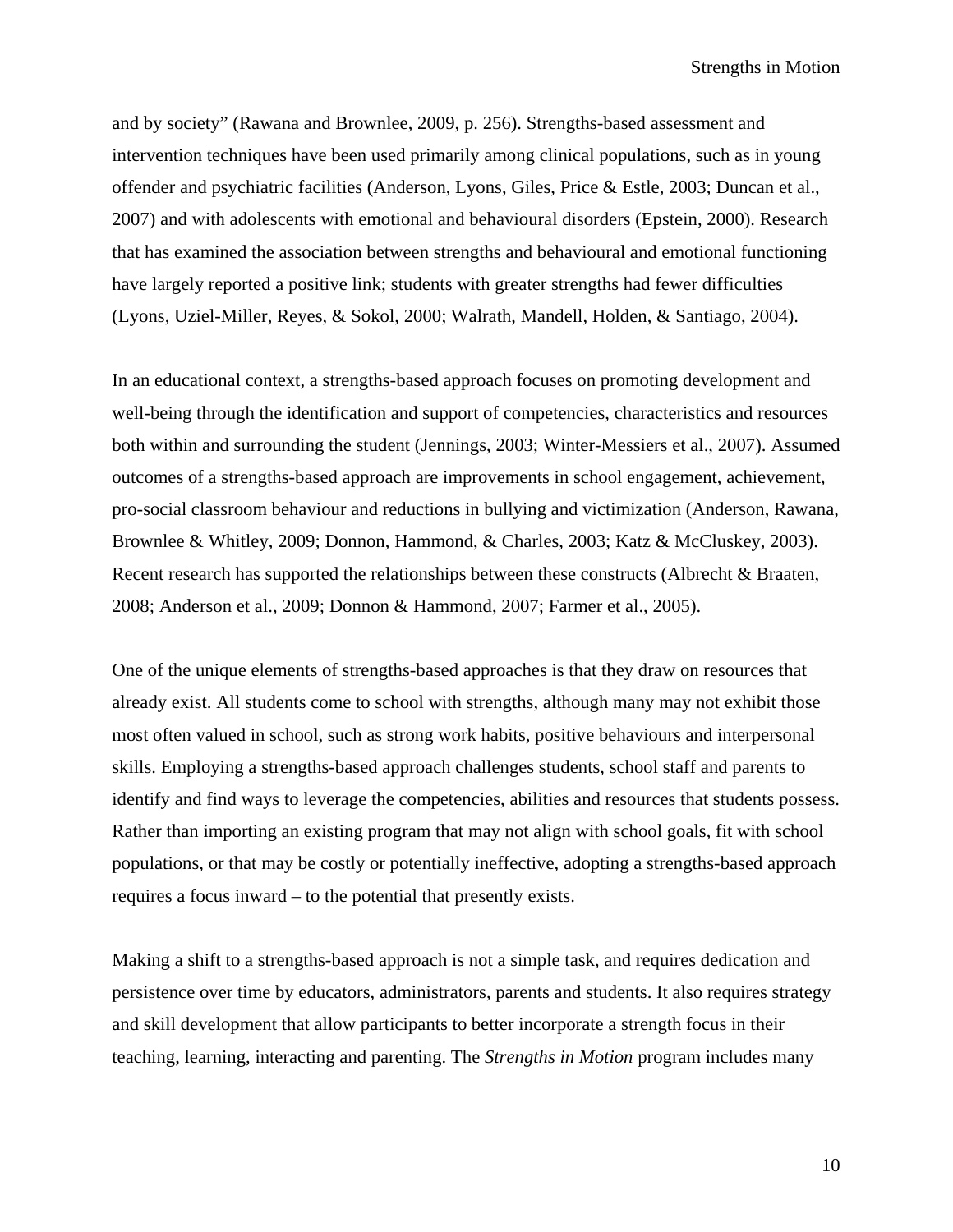components that seek to accomplish just this. The following section describes the program in more detail.

#### **Program Description**

The *Strengths in Motion* program was developed by a team of educators, school administrators, educational researchers, and mental health professionals. This program used a strengths-based approach to improve students' school experiences. There were several important components that comprised the *Strengths in Motion* program, each having a focus on strengths.

One component of the program was the "Good Start Centre", which was designed to support new students joining the school from smaller communities. This program involves orientation sessions at the school and includes a strengths assessment that is used to help guide the student's integration into their new school community.

Another important component was the use of "cool down and prevention time", in which students having difficulty that day spend time at school with a caring adult engaging in discussion related to their strengths and behavioural choices and encouraging them to use their strengths.

A third important component of the *Strengths in Motion* program was the use of alternatives to suspension practices that replace short suspensions with work on social skills, restorative justice, and participation in talking or healing circles.

A fourth component of the program was the "Ambassador's Club", which involves students who are at high risk for bullying and victimization. These students meet biweekly over lunch with administrators to build social and problem solving skills, organize activities for the school, and discuss how to improve school situations to make the school more positive and inviting.

Another vital component of the *Strengths in Motion* program was the weekly student and parent workshops provided by the New Experiences Program from Children's Centre Thunder Bay.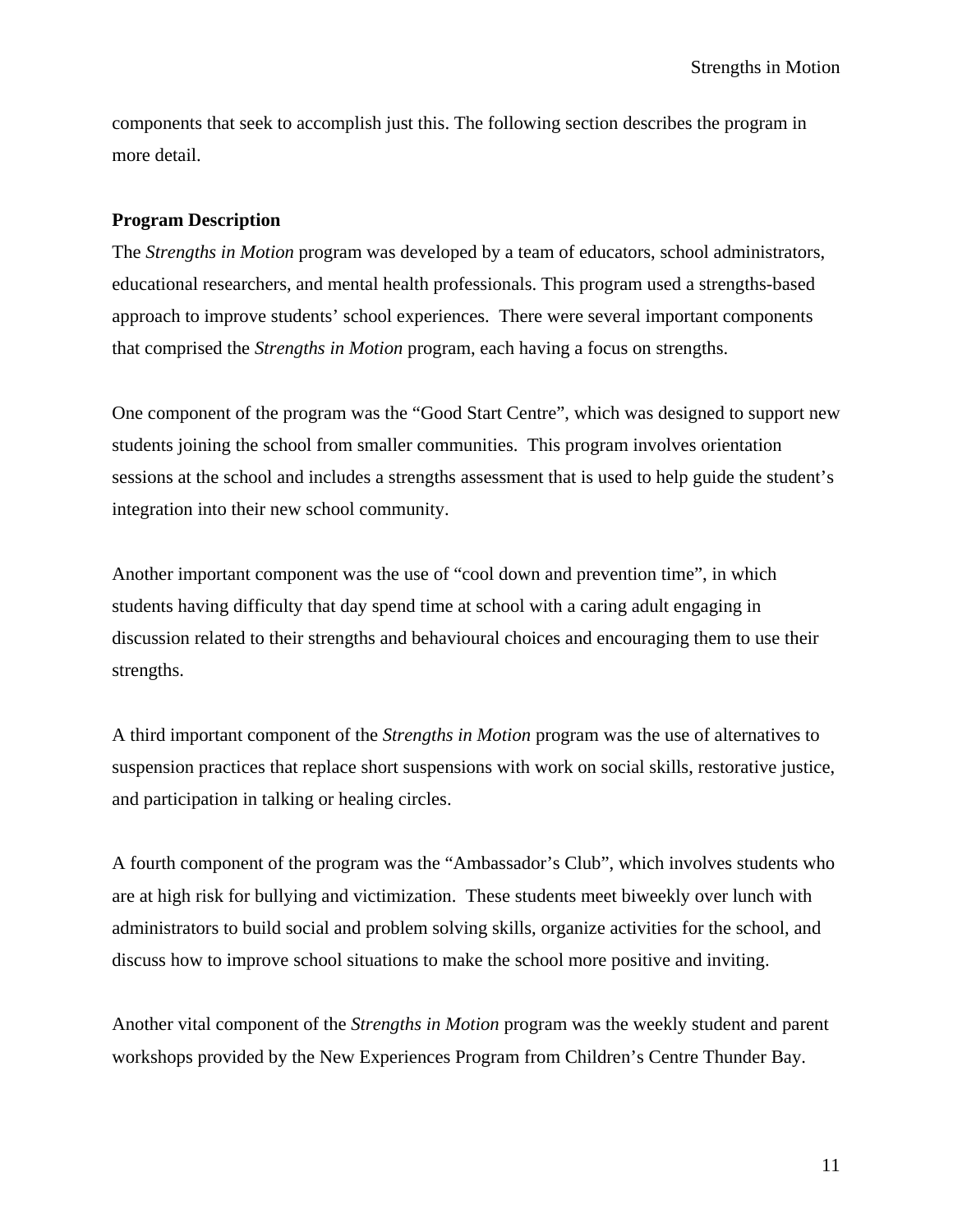These workshops focused on a wide range of topics, including grief, trauma, bullying, First Nations teachings, role models, development of goals and dreams, and appropriate coping skills.

In addition, the strengths approach has been integrated in to the general curriculum at McKellar Park. Teachers employ strategies such as Strength Walls (Rawana, Latimer, Whitley & Probizanski, 2009), where achievements and positive aspects of students are displayed in an effort to promote pride and self-concept. Teachers are also encouraged to draw on student strengths in their interactions with students both in class and during unstructured times.

The combination of these components serves the intent of the *Strengths in Motion* program to build sustainability, promote a cultural shift within the school, and perpetuate established traditions. While it was hoped that students with particular difficulties would benefit from the program, the goals were much more wide-ranging and holistic in nature: the development of a positive, strengths-based climate and culture.

## **Present Study**

The goal of the present study was to conduct a longitudinal evaluation of a school-wide program titled *Strengths In Motion* that has a strengths-based approach as it's theoretical framework. As will be described in the following section, students, parents, educators and administrators participated in the program. Given the many areas of student experience that were anticipated to be impacted by the program, it was necessary to choose those that were felt to be most salient and of interest to the school community.

Accordingly, the evaluation portion of the study includes the perceptions of stakeholders regarding the effectiveness of the program and of the strengths-based approach broadly. Other indicators of success include student self-reports of strengths, self-concept and school climate as well as bullying; in addition, students academic grades were assessed. School staff and parents also reported on their perceptions of student bullying and victimization as it was felt that a school that was successful in creating a positive, strengths-based environment would also be effective in improving positive interactions between students.

12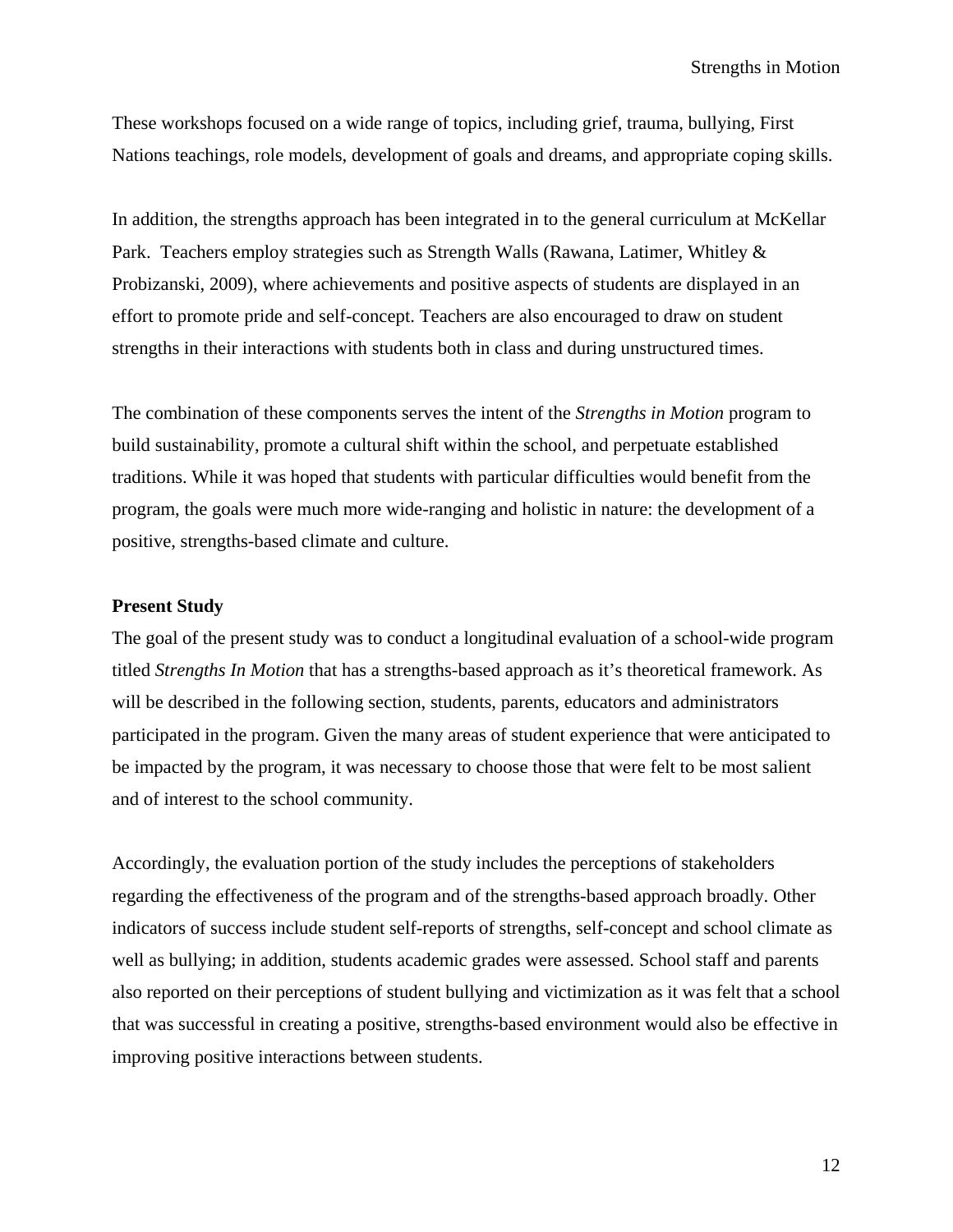The main research question guiding the evaluation was: How effective was a strengths-based program in improving the school experiences of a sample of elementary-aged students?

The following sections outline the methodology, results, discussion of the findings and finally recommendations for practice and future research.

#### **METHOD**

## **Local Context**

The participating schools are located in Thunder Bay, Ontario. This city has a population of approximately 110,000 people and is the most populous region in Northwestern Ontario. The city is culturally diverse, with a large Aboriginal population, as well as many other ethnic backgrounds including Finnish, Italian, Scottish, Ukrainian and French.

The Lakehead District School Board, which includes the two participating schools, is an Englishlanguage public board with an enrolment of approximately 13,000 students and more than 840 teaching staff. The board includes 25 elementary and 4 secondary schools.

McKellar Park School served as the intervention school. This school enrols approximately 265 students from Kindergarten to Grade 8. McKellar Park is considered an 'inner-city' school and serves a community where many struggle with substance abuse, crime, and poverty. Approximately 50% of the students at McKellar are of Aboriginal ancestry. The school supports the needs of students in a number of ways, including breakfast, snack and lunch programs, afterschool programs, tutoring, and drumming groups.

Ecole Gron Morgan Public School is the control school that did not receive the intervention. The school is much larger than McKellar, with approximately 685 students in Kindergarten through Grade 8. However, the school has an English as well as a French Immersion stream; only students enrolled in the English stream were included in the study. The area served by Gron Morgan includes communities with similar difficulties to those experienced in the McKellar Park area.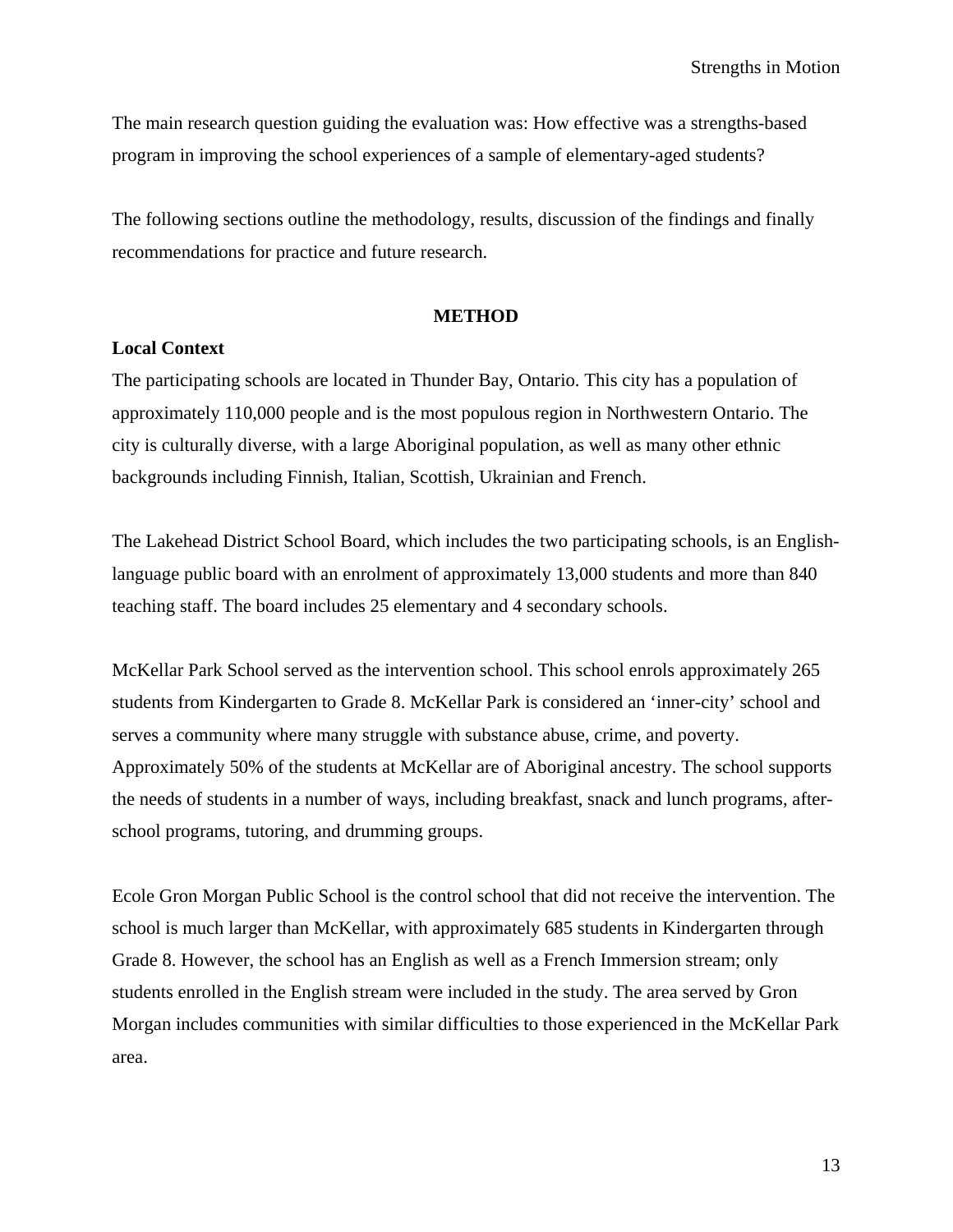## **Procedure**

Parents and guardians of students at McKellar Park school, where the *Strengths in Motion* program was implemented, were invited to have their children in grades 4 to 8 participate in the current study evaluating this program. In order to provide a comparison, students were also recruited from Gron Morgan, where no formalized intervention program was occurring and which was determined to have a similar demographic makeup to the population at McKellar Park.

Participating students completed three surveys (described below) at four different points in time. All surveys were completed during the regular school day. The first data collection occurred prior to the start of the *Strengths in Motion* program at McKellar Park School, in February 2008. A second data collection occurred in June 2009 to determine the initial effects of the program and inform the intervention itself, so as to best meet the needs of the students. The third round of data collection took place in March 2009. The final data collection was completed as the formal *Strengths in Motion* intervention was drawing to a close, in November 2009. Students who had transitioned to high school by the third and fourth data collection were located, when possible, and provided with an opportunity to complete the surveys.

In addition, researchers were provided with report card information for each participating student from their Ontario School Record, reflecting grades given throughout the duration of the *Strengths in Motion* program.

Surveys were also provided to parents of students participating in the study to be completed prior to the start of the *Strengths in Motion* program and at the completion of the intervention. Staff at both schools were also provided with opportunities to complete surveys at the start and end of the *Strengths in Motion* program.

# **Measures**

## *Student Self-Concept and School Climate*

The first survey completed by the students was the Student Experiences Survey, which was compiled for the purposes of this study. One component included the General and Peer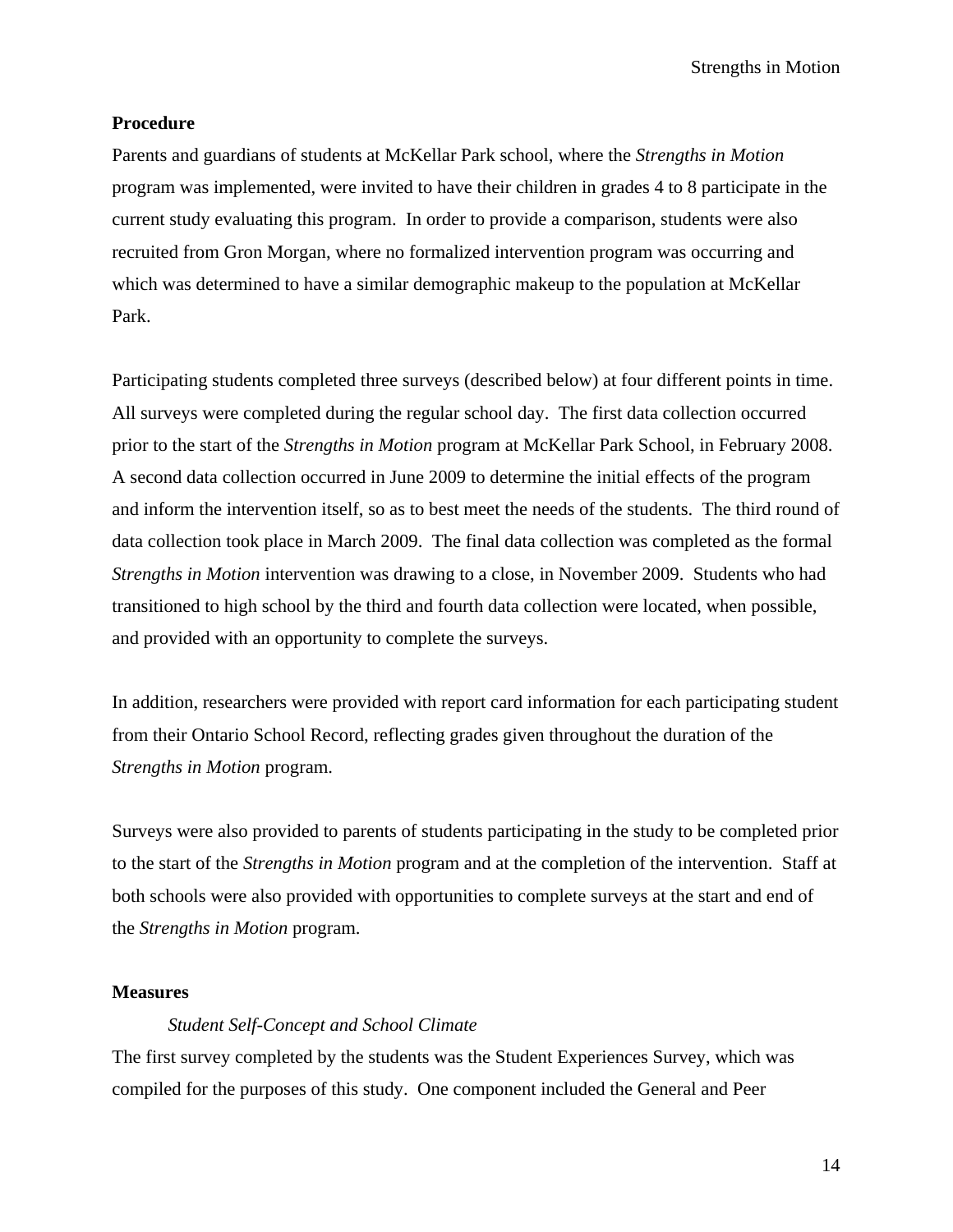Relations self-concept scales from the Self-Description Questionnaire (SDQ-I; Marsh, 1988). Students' perceptions of classroom climate was also assessed using a subscale from the Diversity, Individual Development and Differentiation (DIDDs) survey (Lupart, Whitley, Odishaw & McDonald, 2008).

#### *Student Strengths*

The second survey completed by the students was the Strength Assessment Inventory (Rawana, Brownlee, & Hewitt, 2006). This survey measures the student's strength characteristics in 11 domains, including: Home, school, work, friendships, dating, leisure time, community involvement, keeping clean and healthy, goals and dreams, faith and culture, and knowing oneself. Student reported strengths in work and dating were not reported on as too few students were able to provide information in these sections.

## *Student, School Staff and Parent Reports of Bullying & Victimization*

Participants completed the Safe School Survey (Totten, Quigley, & Morgan, 2004), which measures perceptions of bullying, victimization, and attitudes towards bullying.

## *Academic Achievement*

Finally, an academic average was calculated for each participant using grades assigned in English Language Arts, Mathematics and Science. Other academic subjects were not included as not all students were enrolled in, for example, History or French in all semesters. As grades were drawn from report cards, rather than collected by the research team directly, there are six time points in total for the academic average, rather than the four time points provided for the remainder of the measures.

#### **Participants**

At the pre-intervention data collection in February 2008, the sample consisted of 50 students at the target school (McKellar Park) and 53 students at the control school (Ecole Gron Morgan). This comprised approximately 37% of students at McKellar Park and 22% at Gron Morgan. Of the students at McKellar Park, there were 21 males and 29 females and 22 students selfidentified as Aboriginal. At Gron Morgan, there were 29 males and 24 females and 14 students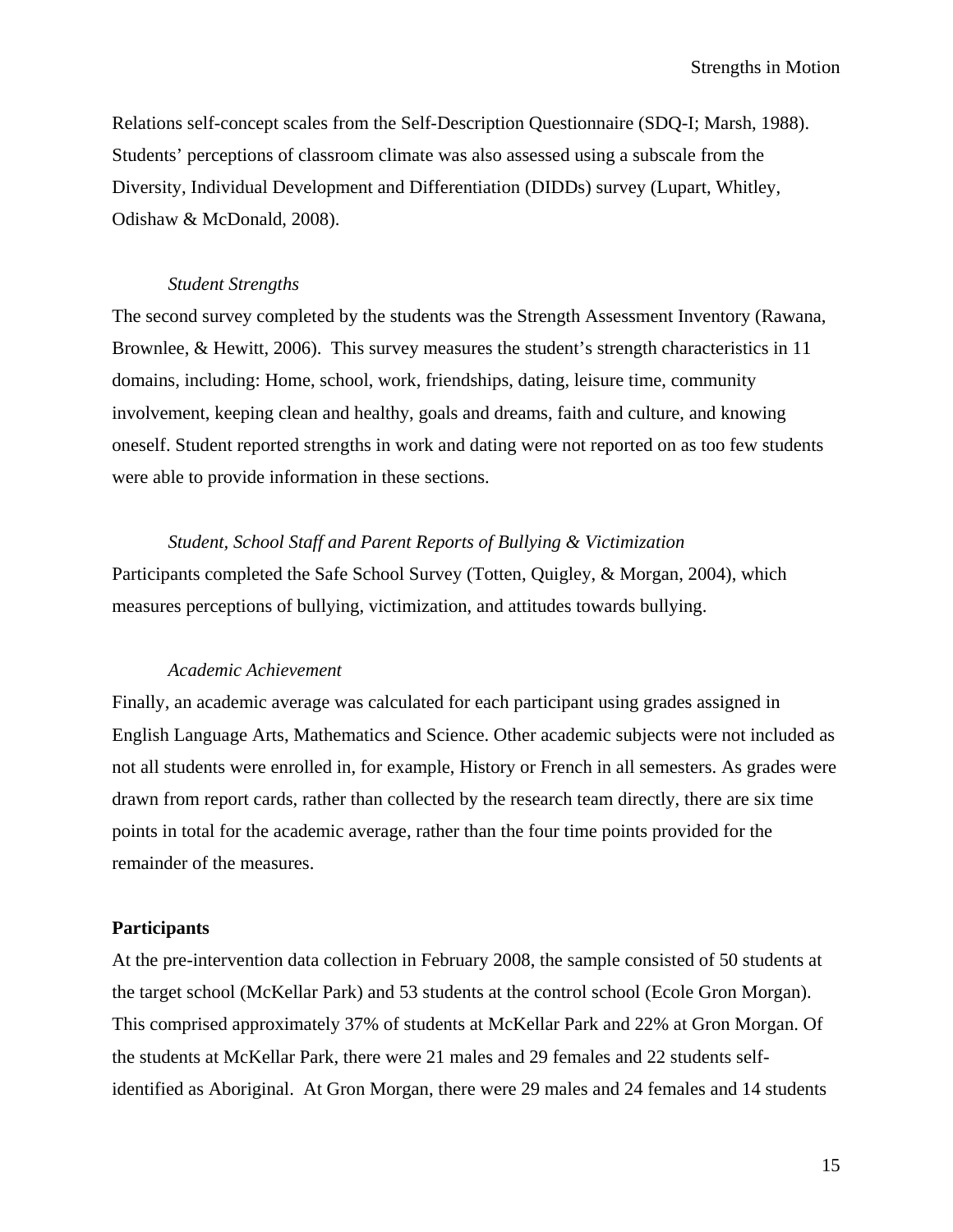self-identified as Aboriginal. Students involved were in grades 4 to 8 (McKellar Park *M* = 5.8; Gron Morgan  $M = 6.3$ ), and were aged between 9 and 14 years old (McKellar Park  $M = 11.0$ ; Gron Morgan  $M = 11.5$ ).

However, the longitudinal sample of students who would be followed throughout the intervention was limited to those who were in Grades 4 to 6 when the study began. This sample consisted of 64 students in total, 35 at McKellar Park and 29 at Gron Morgan. The demographic characteristics of this sample are described in the figures below.

Figures 1 and 2: Sex and Grade of Longitudinal Participants



A high degree of attrition in was noted between the March and November 2009 student data collection, with 23 fewer students available at the final data collection point. Researchers followed up with school administrators to determine reasons for this decrease. It was determined that 20 students had transferred to other elementary schools either in Thunder Bay or other jurisdictions. In addition, 1 child was now being home-schooled, and 2 were chronically absent from school. Given the large number of students who did not complete surveys in the final data point, results for students focus largely on data from the first three time periods: February and June 2008, and March 2009. As well, interviews were conducted with 3 students at McKellar Park in order to assess their perceptions of the efficacy of the *Strengths in Motion* program.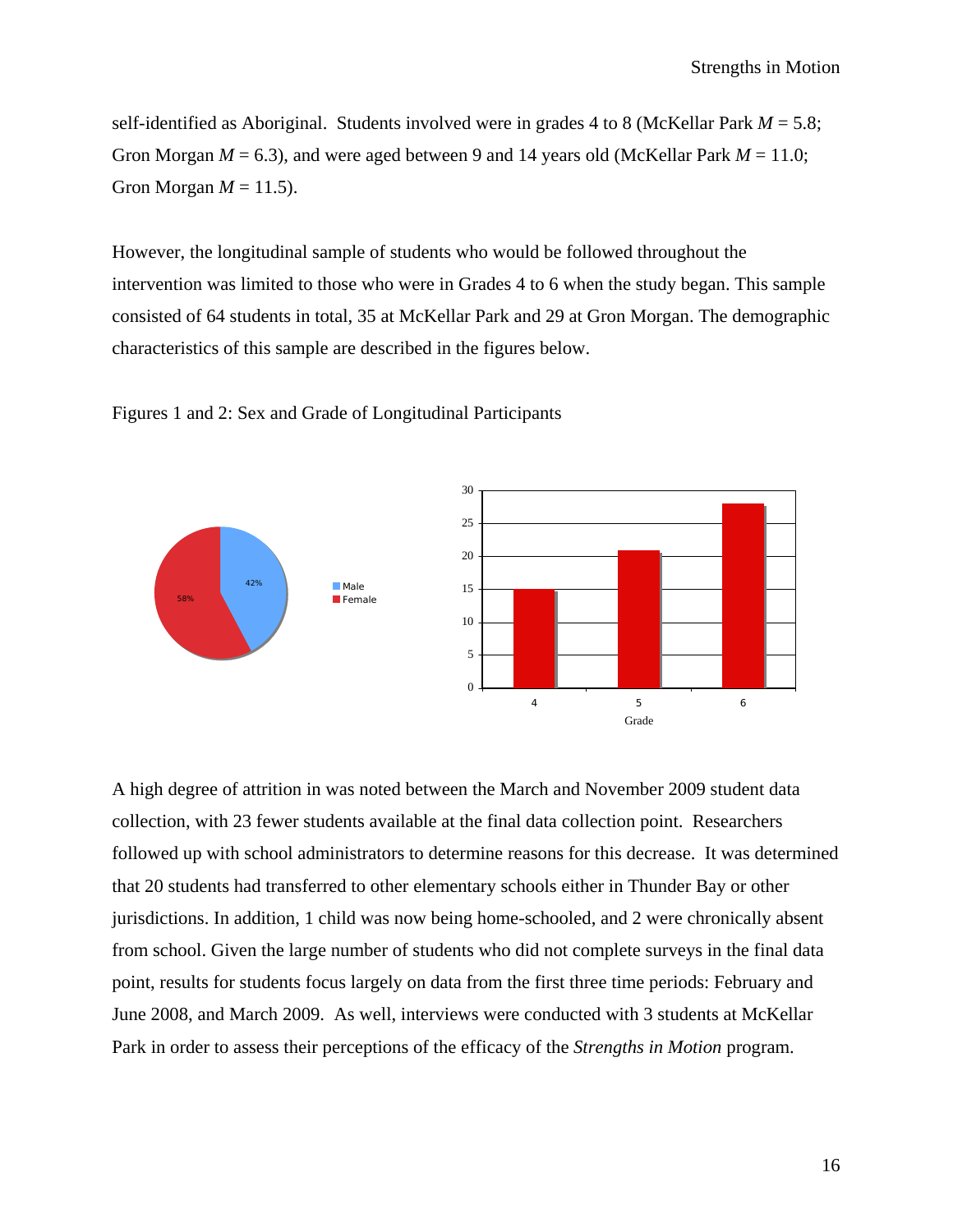Interviews were conducted following the intervention (November 2009) to evaluate the *Strengths in Motion* program with 4 parents of students at McKellar Park school. Quantitative data was also collected from primary caregivers at both schools prior to the intervention in February 2008, as well as at the completion of the intervention in November 2009. At the pre-intervention assessment, 49 caregivers of students at McKellar Park and 51 caregivers of students at Ecole Gron Morgan returned the survey. This comprised approximately 35% of caregivers at McKellar Park and 42% at Gron Morgan. Of these caregivers, 77 were mothers, 12 were fathers, 2 were grandmothers, and 7 were other relatives or guardians. In addition, in 2 cases both parents completed the survey together. At the post-intervention assessment, caregivers of children still attending each of the elementary schools were again contacted. Of these caregivers, 11 from McKellar Park and 4 from Ecole Gron Morgan completed the surveys. Of these caregivers, 13 were mothers and 2 were grandmothers.

Staff at McKellar Park also provided with the opportunity to discuss the *Strengths in Motion* program with research staff following the intervention. Five staff members chose to participate in this portion of the study. Staff at both schools also completed a survey prior to the intervention in February 2008, as well as at the completion of the intervention in November 2009. At the preintervention assessment, 26 staff from McKellar Park and 3 staff from Ecole Gron Morgan returned surveys. This comprised approximately 93% of staff at McKellar and 11% at Gron Morgan. This sample included 14 teachers, 5 educational assistants, 1 other intervention worker, and 9 other staff. In addition, 7 staff reported having been at their school for less than a year, 8 had been there for 1 to 2 years, and 14 had been there for 3 years or more. At the postintervention assessment, 14 staff at McKellar Park and 8 staff at Ecole Gron Morgan completed the surveys. This sample included 19 teachers and 3 other intervention workers. Of these staff, 8 had also completed the pre-intervention survey. Of these staff, 5 reported having worked at their current school for less than 1 year, 2 had been there for 1-2 years, and 15 had been there for 3 or more years.

## **Analyses**

Given the plethora of data collected over the course of the study, select analyses will be presented for the purposes of this report. These include those most directly aligned with the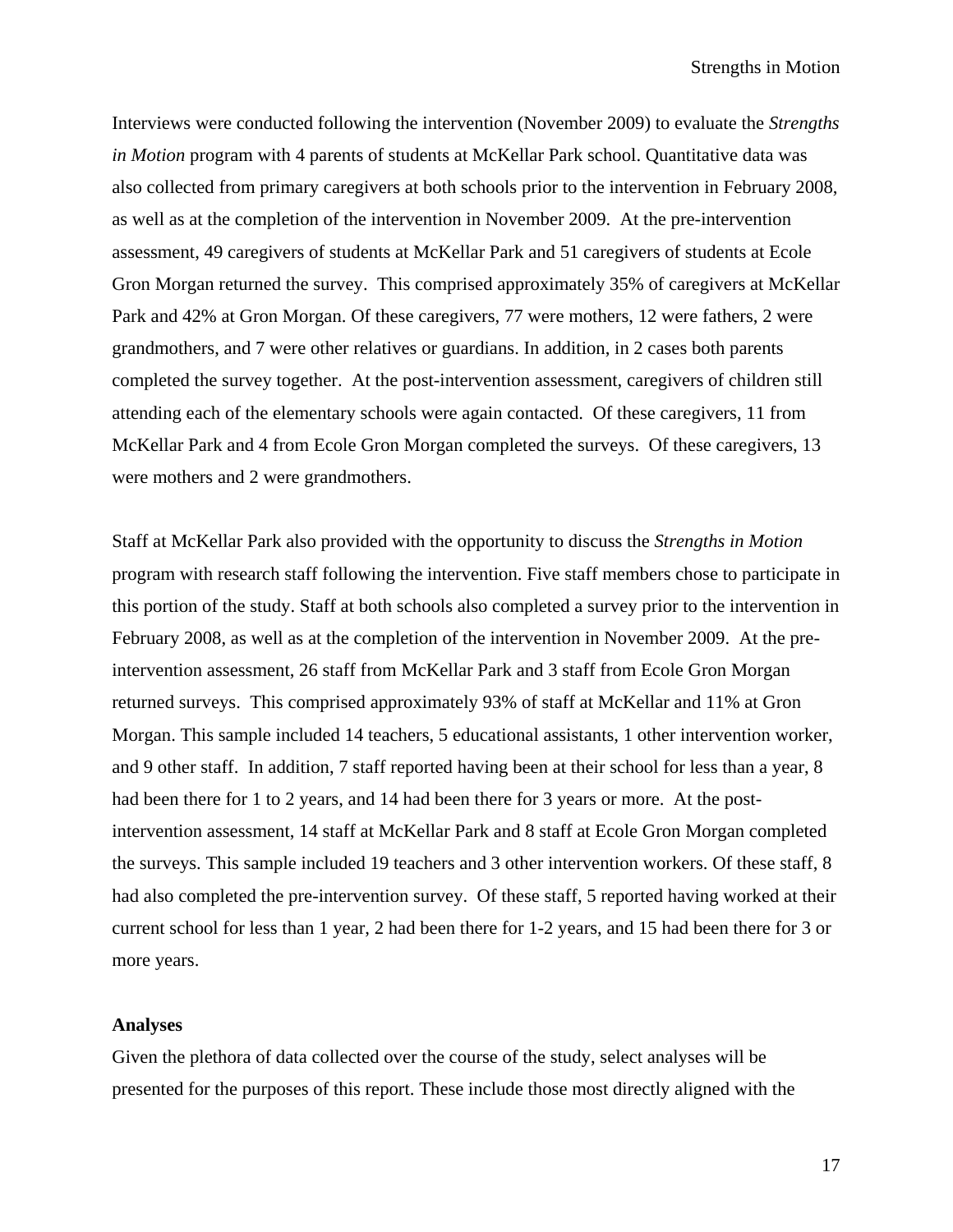research question: How effective was a strengths-based program in improving the school experiences of a sample of elementary-aged students?

In order to answer the research question, interviews with students, parents, and school staff were conducted. Participants were asked to provide insight into the effectiveness of the *Strengths in Motion* program, and of the strengths-based approach in general. Interviews were transcribed and analyzed thematically.

As well, repeated measures analyses of variance were conducted using time and school (control vs. intervention) as independent variables and student self-concept, classroom climate, academic achievement, student strengths, as well as bullying and victimization items as dependent variables.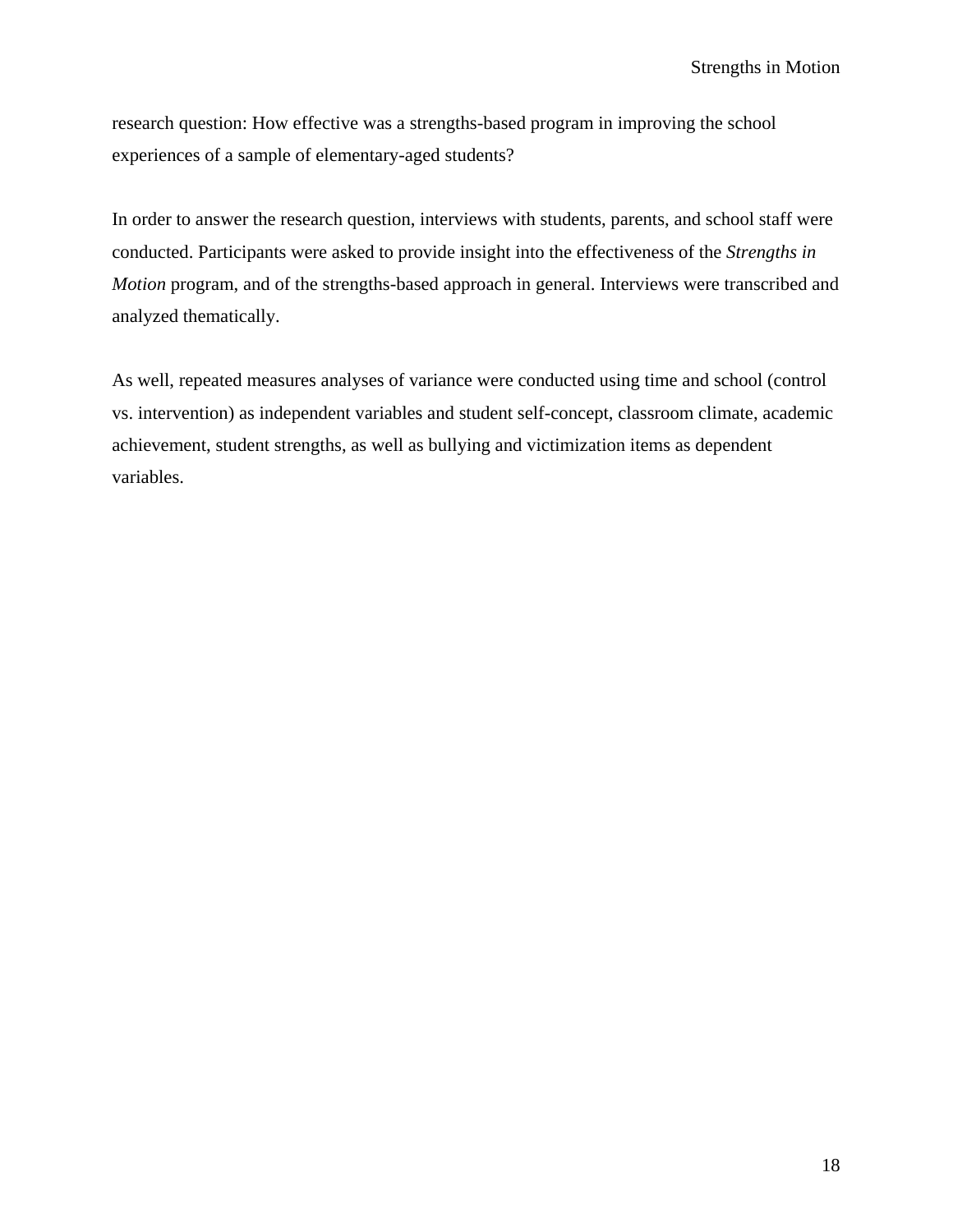#### **RESULTS**

#### **Program Efficacy: Qualitative Findings**

Follow-up interviews were conducted in November 2009 to evaluate the McKellar Park School's *Strengths in Motion* approach. The following provides an overall summary of the general themes that emerged from the interviews completed with school staff and administrators ( $n = 5$ ), parents  $(n = 4)$ , and students  $(n = 3)$ .

Overall, according to the interviewees, the *Strengths in Motion* approach had a positive impact on school climate and bullying prevention at McKellar Park school. The various stakeholders reported that the Strengths approach contributed to increases in students' awareness of their strengths as well as the strengths of their peers, and in doing so increased their self-confidence and their respect for others. Findings also indicated that this approach has made the school a safer place by contributing to students being more knowledgeable about bullying and how to deal with it. Despite many reporting that student strengths have been emphasized by staff prior to program implementation, the Strengths Approach provided a "common language" to formalize the use of this approach in the school. The strengths approach also contributed to increased participation in Aboriginal cultural activities within the school.

In terms of areas of improvements to the *Strengths in Motion* approach, it was suggested that emphasizing strengths may contribute to the perception by students, staff, and parents that appropriate consequences for bullying behaviour may not be regularly used. In other words, emphasizing strengths when dealing with bullying behaviours may decrease the likelihood that a student will take responsibility for inappropriate behaviours. Furthermore, overly emphasizing strengths and not acknowledging problematic behaviours exhibited by some students may not adequately prepare students for the rigors and "realities" of high school. Lastly, the methods that are used to emphasize strengths (e.g., strengths display boards) may need to be more developmental appropriate to engage older students, particularly older males students (grade 7- 8). Additional themes and participant comments are summarized below.

## Student Results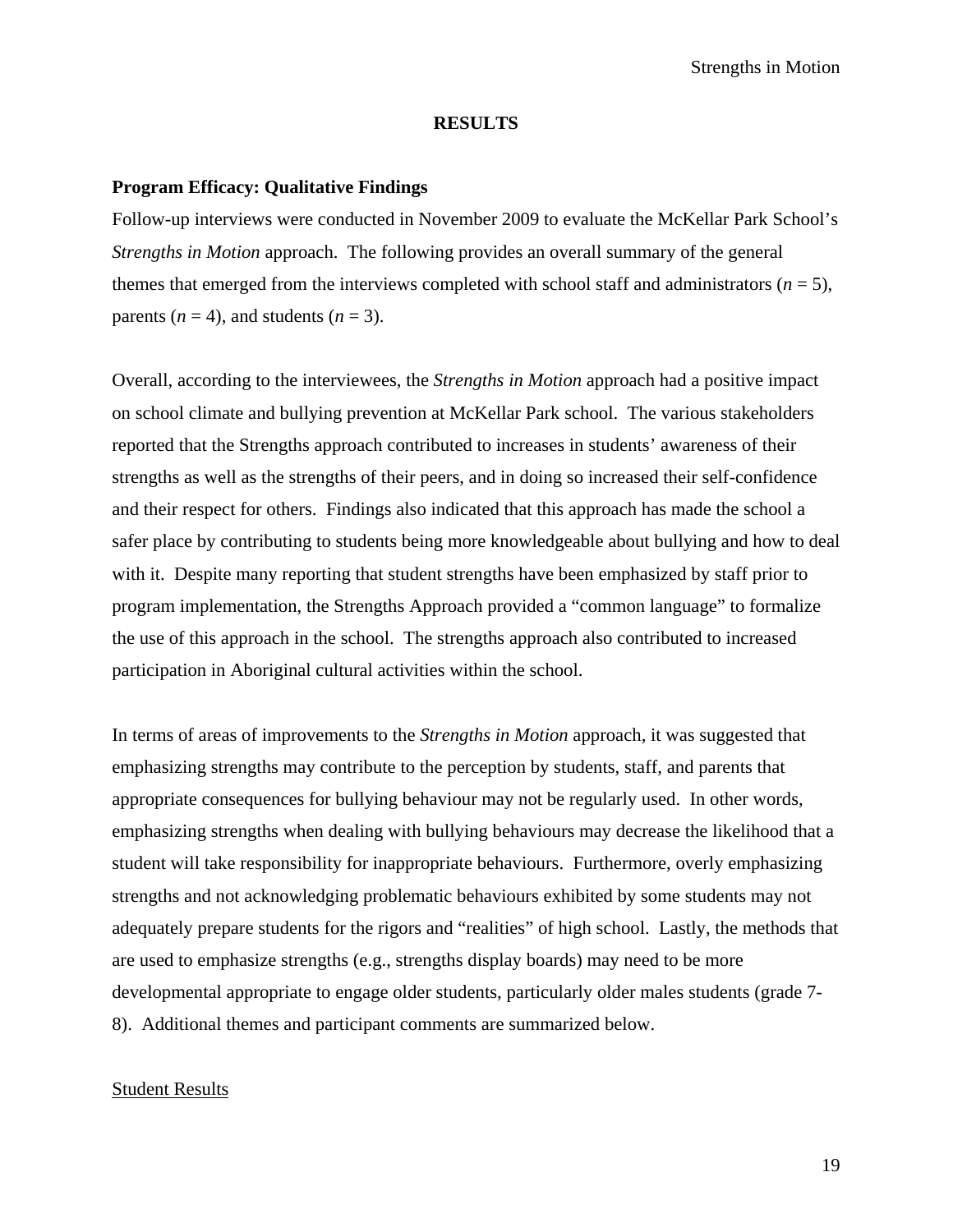- 1. Overall evaluation of the effectiveness of the program
- General positive themes
	- o The students reported an impact on engagement in school activities, in particular the ambassadors club: *"Ambassadors club is fun they help people."*
	- o Students reported that the program had encouraged them to become more involved in class: *"I wasn't paying attention in class before and now I changed that by helping other kids do things."*
- General areas of improvements
	- o In order to help further decrease bullying during school hours, the students' suggested more supervision. *"Put more teachers out so they can stop bullying"*
	- o In terms of getting more people involved, the student's suggested more advertising, *"Posters and in announcements is a good way to get students involved"*
- 2. Evaluation of the strengths based perspective
	- o In general, the students reported that they liked identifying their strengths: *"Helped me figure out strengths and that's how I learned I was a fast learner"*
	- o Additionally, the strengths based perspective has resulted in the students engaging in their strengths through programs and other activities in school (e.g., sport teams and reading clubs): *"Sometimes I go to the after school program…do some native stuff there, and they drum"*

## Parent Results

- 1. Overall evaluation of the program/effectiveness of the program
- General positive themes observed
	- o The approach has taught students to identify different kinds of bullying such as physical and verbal bullying. As a result, students feel more comfortable talking about bullying in their classrooms. One parent mentioned, *"younger kids seem to have more of an understanding of how to talk about their feelings."* Students are able to articulate their feelings about bullying more readily *"[My child] has been improving and now understands not to bully because it hurts people."*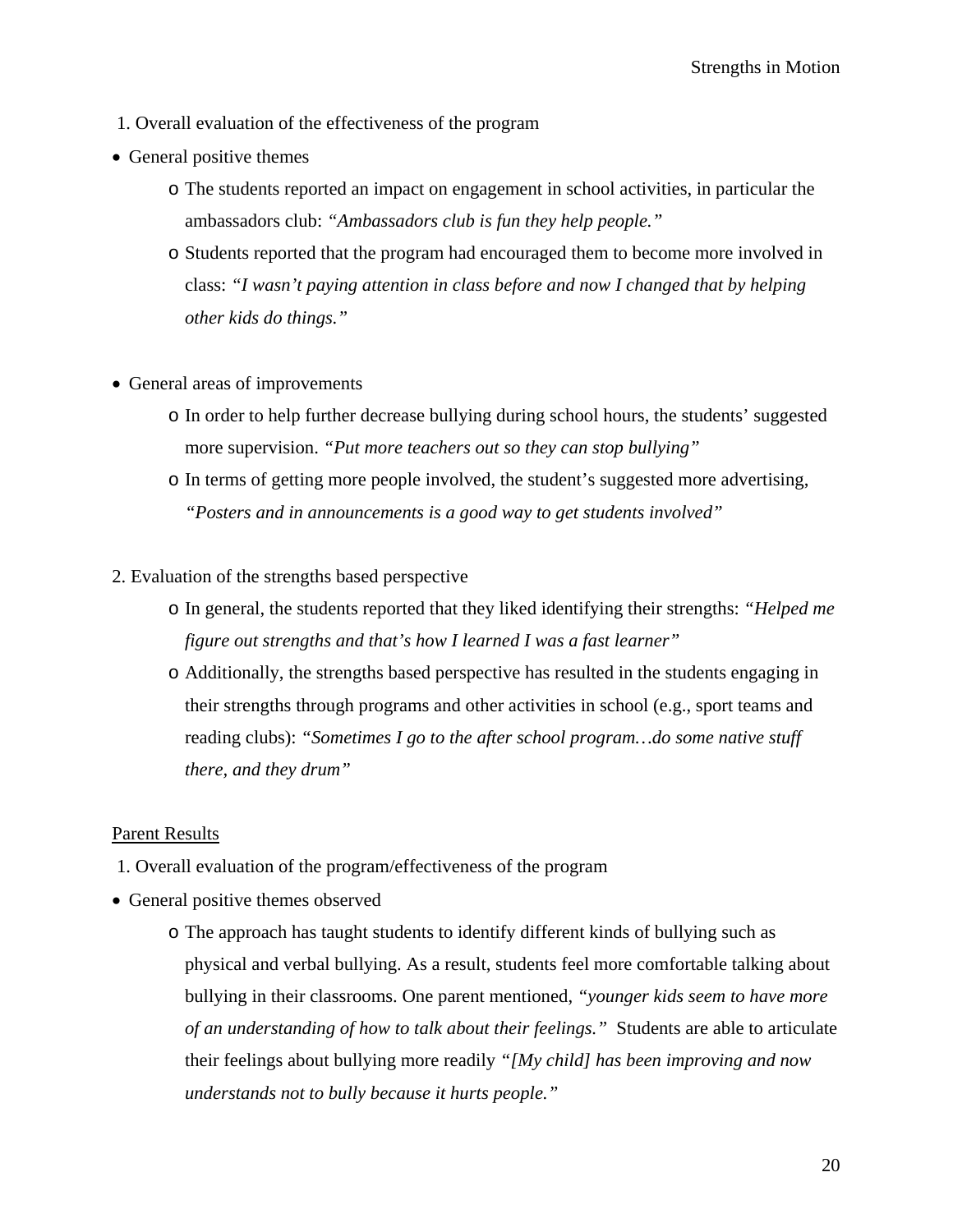- o Overall, the parents believed that the school staff has handled bullying proactively and that the Strengths Approach has prevented bullying from escalating: *"[My child] is more outspoken now and is the first one to intervene and calm it all down."* Additionally, one parent stated that the *"parent seminars teach me about parenting and are a great program."*
- o Parents reported that there have been improvements in the educational outcomes of students since the implementation of the strengths approach. Parent's reported *that "identifying students' strengths has given children more confidence"*. As a result, *"students' grades have been improving and students have become more involved in the programs that the Strength in Motion approach has offered such as the ambassadors club."*
- o Parents also added that the approach has resulted in their child becoming *"more confident"* and *"more involved with extra activities such as gyms. Got into a boxing after school program that teaches the kids how to box… proud of [my child] by being part of the gym and participating in extra curricular activities. Makes me look at [my child] positively."*
- General areas of improvements
	- o Parent's reported that the strengths approach may overly emphasize positive aspects of children and negate important consequences and accountability for negative behaviours, such as suspensions. It was stated that without having suspensions or other appropriate consequences for behaviours, school may be viewed as an *"easy place to be and [students] can do whatever [they] want."*
	- o Additionally, it was reported that the environment of the school may be *"too relaxed"* in terms of appropriate consequences for negative behaviours.
	- o While parents found the Parent Information Sessions on Strengths very helpful, it was noted that in order to engage more parents, seminars could be offered on weekend or evenings with child care provided.
- 2. Evaluation of the strengths based perspective
- General positive themes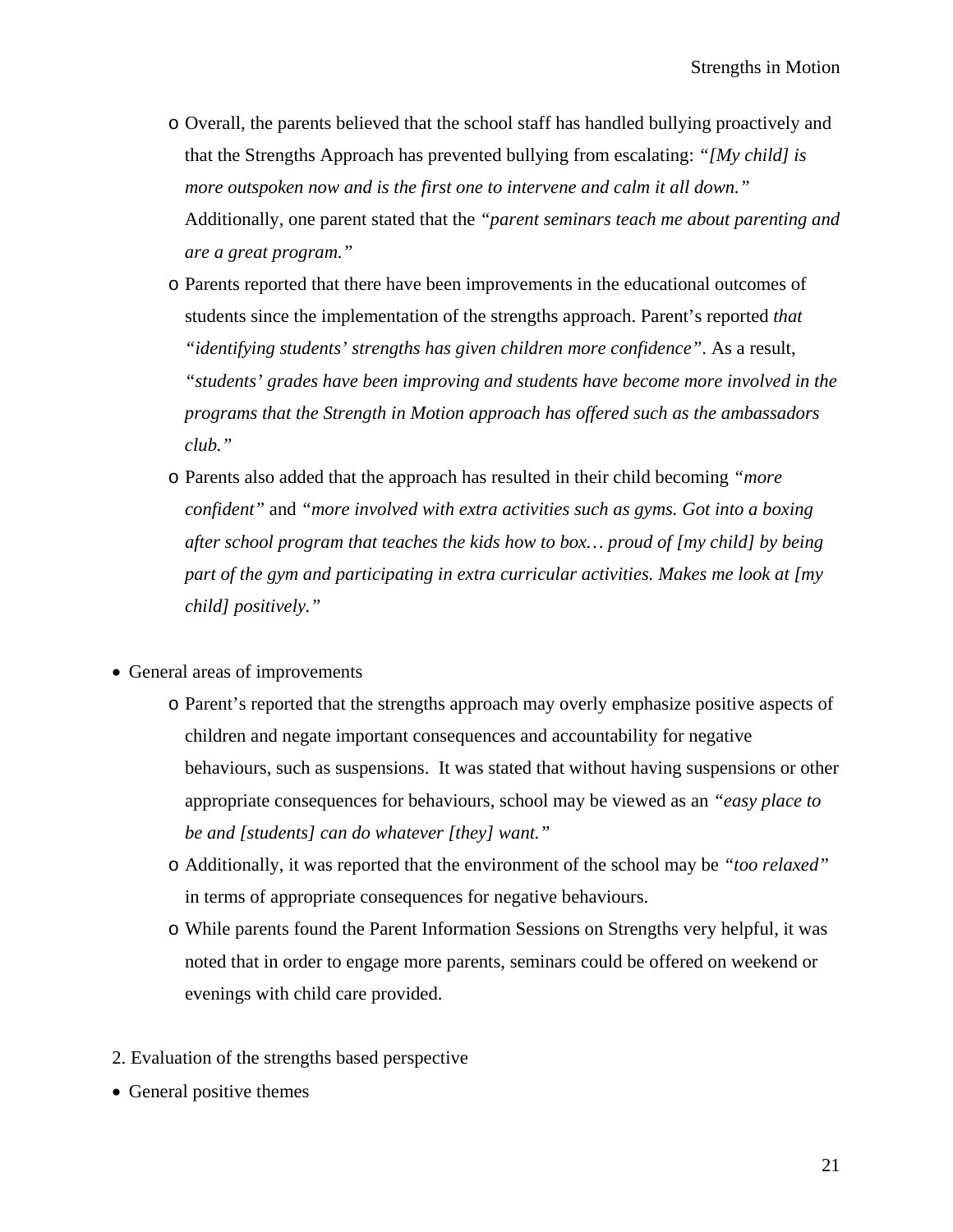- o Students were aware of the different types of bullying such as verbal or physical. Also, identifying student strengths contributed to children become more confident.
- o *"The programs are helping [my child] do better in school because [my child's] marks are really improving"*
- o *"School always talks to [my child] about [my child's] strengths"*
- o Since the start of the *Strengths in Motion* Approach there have been positive improvements in students. More specifically, in highlighting and reinforcing their strengths they have enabled them to develop a more positive self-esteem.
- General areas of improvements
	- o Parents reported that there must be firm rules.
	- o Some parents did not support continued involvement in the Strength in Motion programs or components*. "There is no motivation [for the parents child] to jump on board because [my child] is a good kid…the programs need to be based on kids who do well and [not only those who] bully."*

# School Staff Results

- 1. Overall evaluation of the effectiveness of the program
- General positive themes
	- o One general theme that arose from the interviews was that school staff and administrators reported a reduction in bullying.
	- o It was reported that students were more comfortable talking about bullying with the staff. Students were also more knowledgeable about bullying and what it entails. It *"makes them [students] feel safer, more secure"*
	- o *"Students are more aware of what is right or wrong. They're more aware of what's going on, what's acceptable and what isn't"*
	- o *"Students are more aware about bullying and know how to address it and that it is ok to talk about"*
	- o *"This has, overall, been a really successful project that has helped our school and our community"* and there has been a *"Cultural shift and a mindset and expectation. The*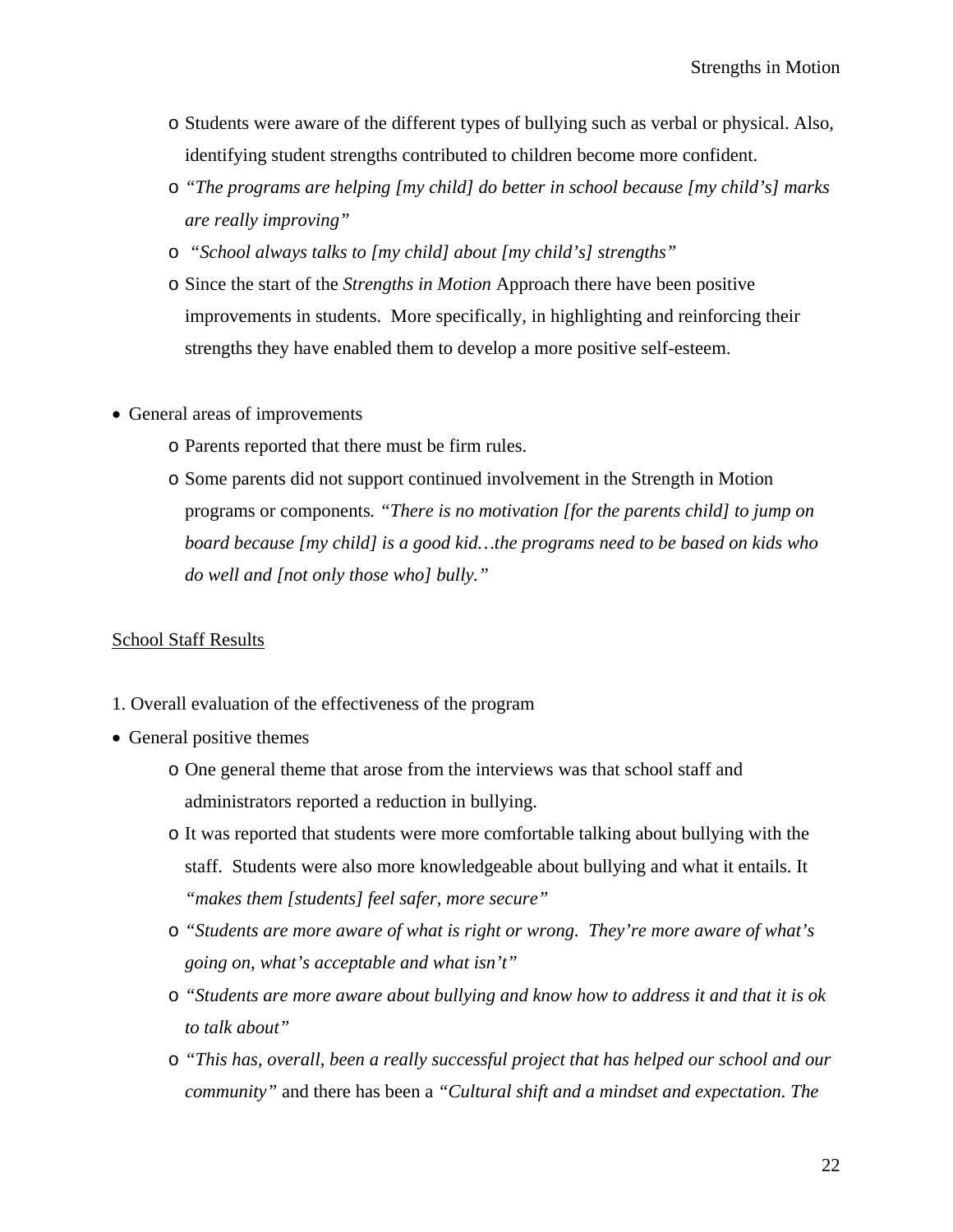*program has been well documented so that hopefully the program will have a better chance of surviving even when there are changes in staff."*

- General areas of improvements
	- o Participants reported that it would be beneficial to have more school-wide communication among administrators and school staff about negative events (e.g., bullying incidents, family crises) that may impact a student's behaviour at school. For example, it was reported that it would be helpful for administrators to *"Let us [school staff] know what's going on. What you don't know you're more afraid of"*
	- o Additionally, it was reported that more ongoing communication and training regarding the different components of the program was needed, especially with regards to what is available and where it is available (e.g., some participants were unsure if the Cool Down room was operational and, if so, when it could be accessed).
- 2. Evaluation of the strengths based perspective
- General positive themes
	- o The staff and administrator reported that emphasizing student strengths had been used prior to the program being implemented; however *"this program has given staff the vocabulary"* to openly discuss strengths and how the strengths of students are more identified.
	- o It was reported that the students were definitely more aware of their strengths, *"…seeing their pictures and their strengths displayed on the walls has helped with that. Being more aware of one's strengths and the strengths of others is definitely a positive thing."*
	- o *"Students are more aware of their more personal strengths and students get a chance to reflect on who they are"*
	- o *"Everyone has strengths, and we should be working from those strengths in order to bring out the best in the individual"*
	- o Although not all parents may have increased awareness about their children's strengths, participants reported that many parents had the opportunities to learn about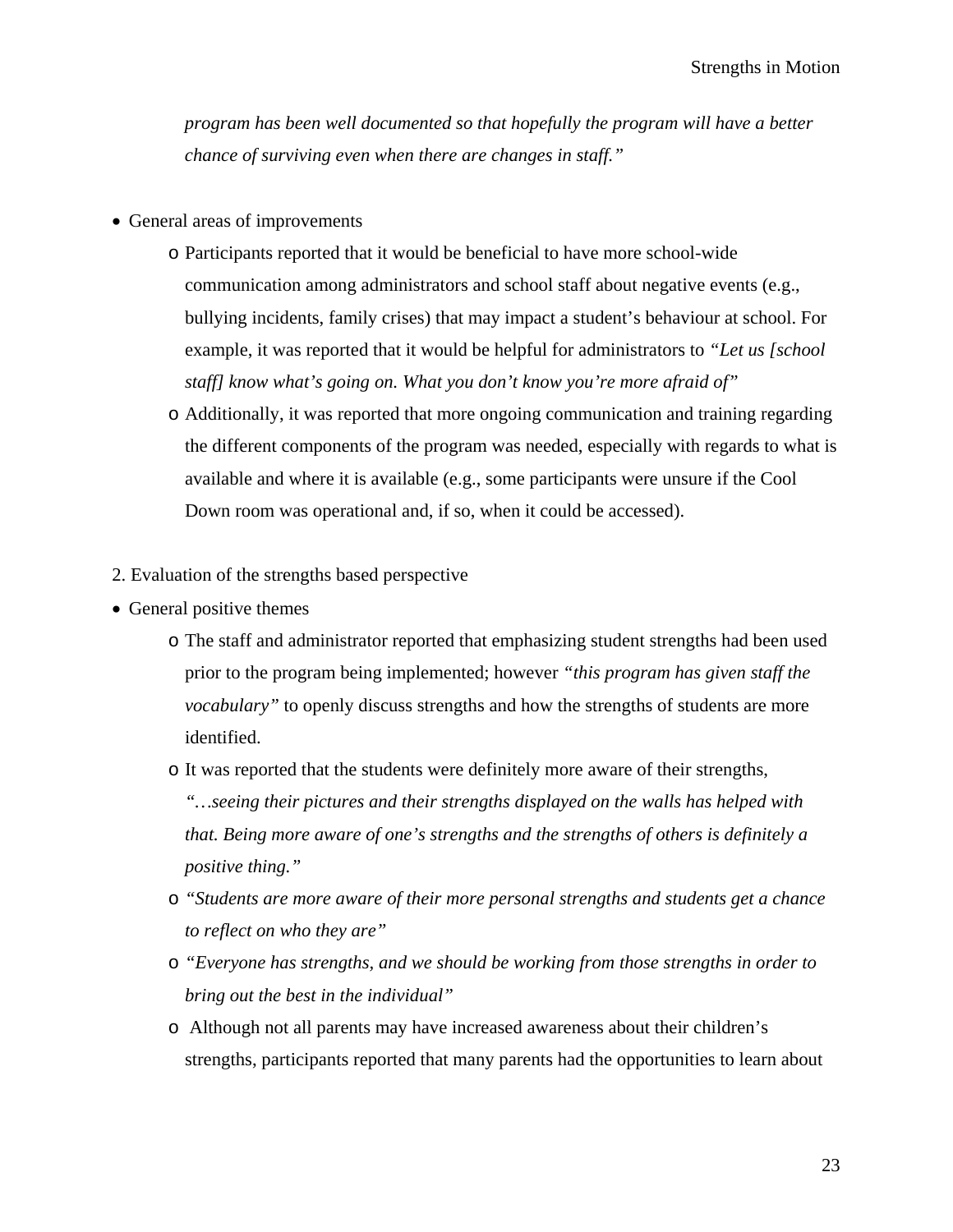strengths *"from the materials that have been sent home with their children as well as the invitations to participate in the school."*

- o The administrator and staff all reported that the students had benefited from the strengths program, and the most important component was *"that these kids learn that they are good and they are valuable and they are worth something. Maybe they don't get that out outside of school, but when they're here they sure know that they're important"*
- o The administrator and staff reported that the students' level of Aboriginal traditional knowledge had increased as a result of this approach: *"Students are now taking part in pow wows and there is a drumming group of children who participate in community events"* and it has *"definitely made them more active in the community"*
- o The staff and administrator reported that the approach had made the school a safer place to be.
- o Participants also reported that focusing on strengths may increase a student's level of attention and focus in the classrooms; therefore, there was an indirect link to possible improved educational outcomes: *"If you're not constantly worrying about being bullied or being harassed then you would be less stressed and able to focus more on your learning"* and *"it has helped as people who feel better about themselves are more likely to do better at school."*
- General areas of improvements

Participants suggested that *the "strengths of the staff need to be highlighted as well"* in order to celebrate their own strengths and make the students more aware.

## **Program Efficacy: Quantitative Findings**

#### Student Results

## *Student Self-Concept & Perception of Class Climate*

Mean scores for student self-concept as well as their perception of class climate, are presented in Table 1. A significant interaction between time and school was found for general self-concept, *F*(2, 100)=2.98,  $p$ < .05,  $\eta$ 2=.05, and classroom climate, *F*(2, 100)=3.53,  $p$ <.03,  $\eta$ 2=.07, with an interaction approaching significance for peer self-concept,  $F(2, 100) = 2.75$ , p $\lt 0.07$ ,  $\eta$ 2=.05. As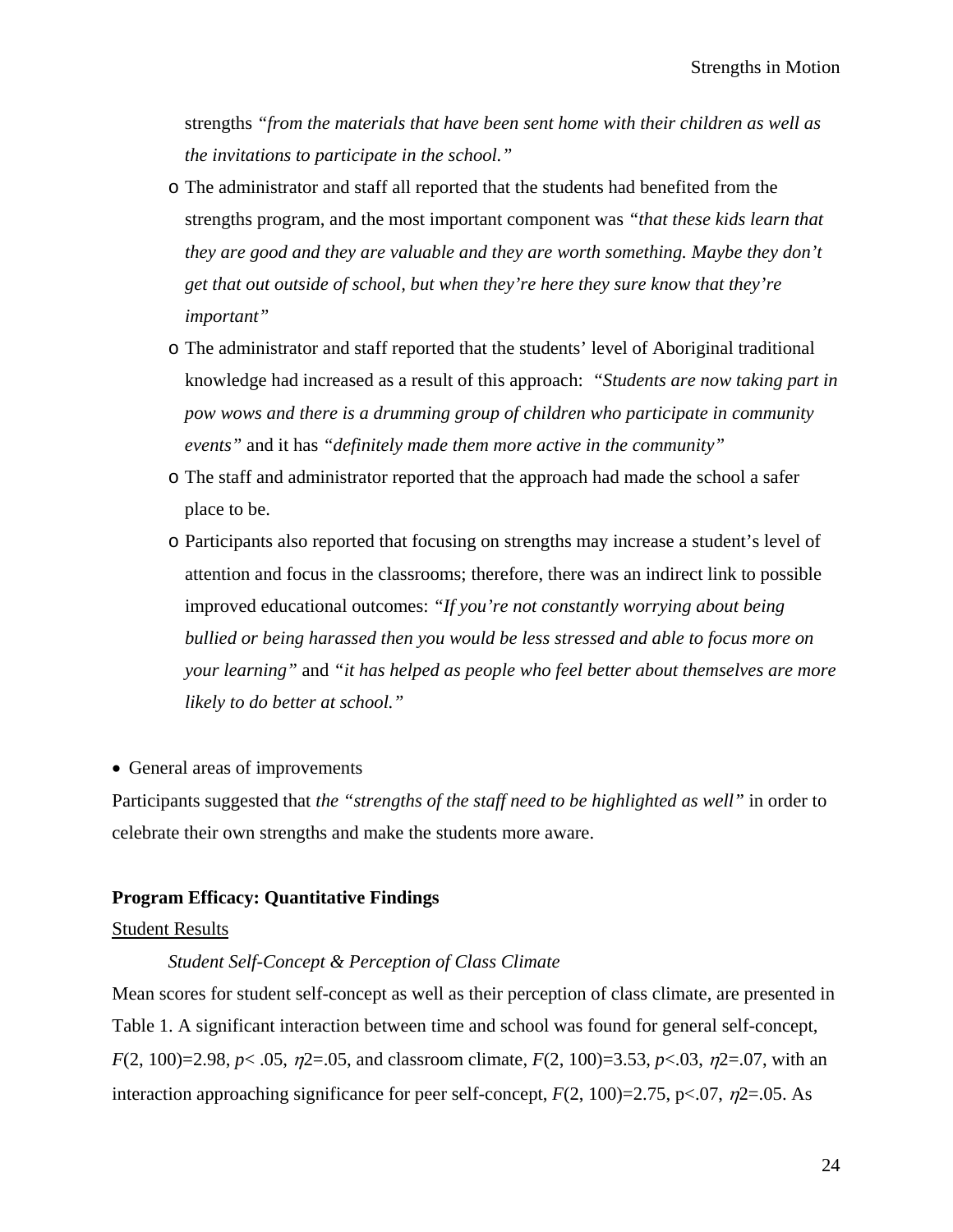can be seen in Table 1, scores in all three areas were higher at McKellar Park prior to the intervention. These scores dipped at the second time point and then returned to previous levels by the third time point. Conversely, scores at Gron Morgan increased at the second time point and decreased at the third time point. Clearly then, students at McKellar Park continue to report more positive perceptions of self and of their classrooms across the year in question.

|                             | <b>Time Point</b> |            |            |  |
|-----------------------------|-------------------|------------|------------|--|
| Item                        | $1$ (Pre)         | $2$ (Post) | $3$ (Post) |  |
| Peer Self-Concept           |                   |            |            |  |
| <b>McKellar Park</b>        | 3.86(.74)         | 3.71(.81)  | 3.79(.58)  |  |
| Gron Morgan                 | 3.54(.93)         | 3.82(.85)  | 3.63(.74)  |  |
| <b>General Self-Concept</b> |                   |            |            |  |
| <b>McKellar Park</b>        | 4.26(.61)         | 4.10(.66)  | 4.26(.75)  |  |
| Gron Morgan                 | 4.24(.69)         | 3.91(.74)  | 4.08(.76)  |  |
| <b>Classroom Climate</b>    |                   |            |            |  |
| <b>McKellar Park</b>        | 4.76(.27)         | 4.46(.63)  | 4.71 (.38) |  |
| Gron Morgan                 | 4.48(.67)         | 4.56(.56)  | 4.48(.47)  |  |

Table 1: Student self-concept and perception of class climate over time, by school

## *Academic Achievement*

The final repeated measures analysis was conducted using the average academic grades for students across six time points (Figure 3). Average grades were higher for McKellar Park prior to the intervention and continued to increase across the time points. The interaction between time and school was significant,  $F(3.23, 138.92) = 4.04$ ,  $p<.01$ ,  $\eta$ 2=.09, indicating that the gains in achievement were higher for students at McKellar Park that Gron Morgan.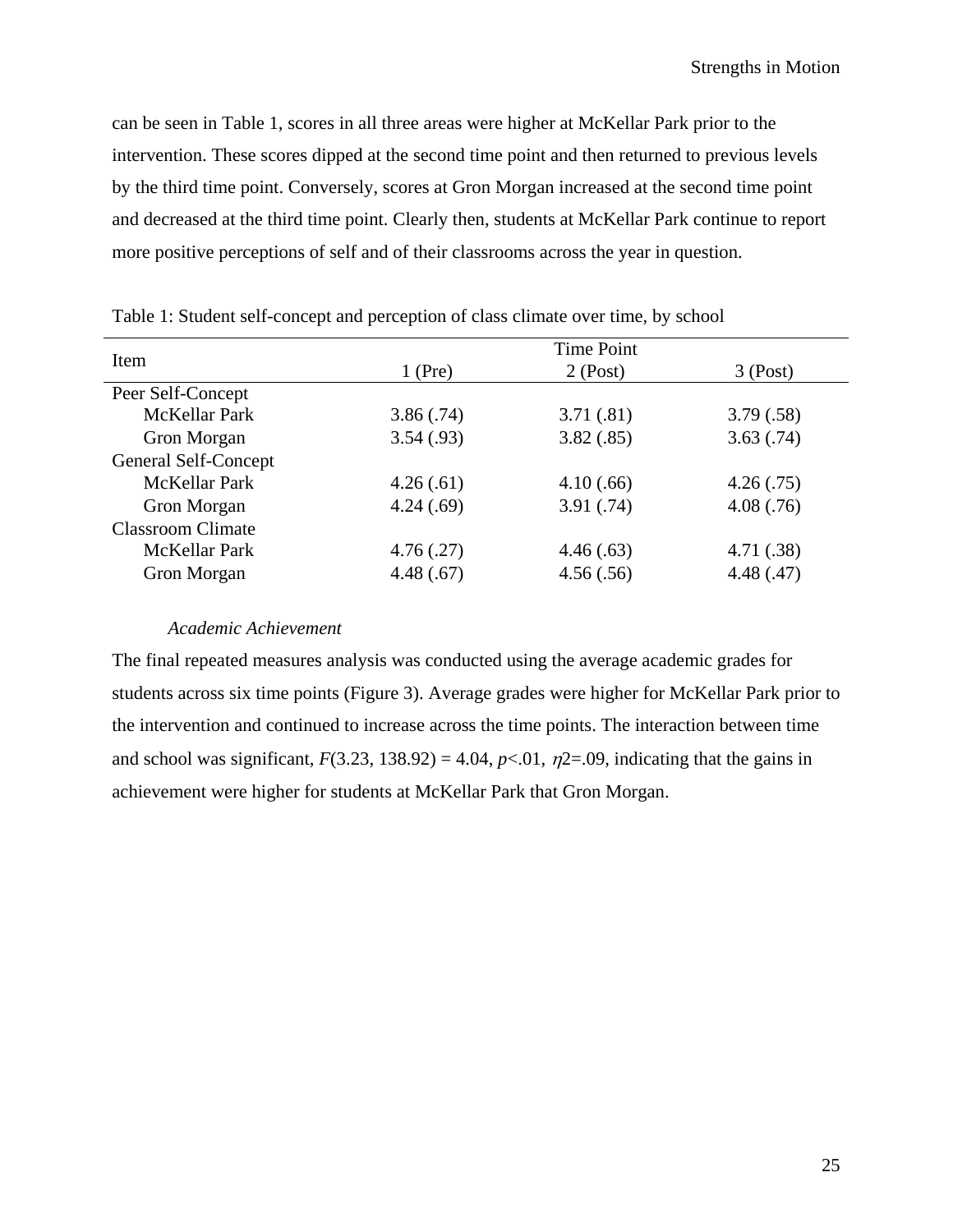

Figure 3: Student academic achievement over time, by school

# *Student Strengths*

With respect to student perception of strengths, mean scores across time, by school, are presented in Table 2. Most strengths remained relatively stable across time and were similar across schools.

| <b>Strength Domain</b>                      | $1$ (Pre)    | $2$ (Post)   | 3 (Post)     |  |
|---------------------------------------------|--------------|--------------|--------------|--|
| Strengths at Home                           |              |              |              |  |
| <b>McKellar Park</b>                        | 31.65(3.22)  | 30.77 (3.31) | 30.55(4.16)  |  |
| Gron Morgan                                 | 30.40 (4.02) | 30.65(3.67)  | 30.82 (3.96) |  |
| <b>Strengths at School</b>                  |              |              |              |  |
| <b>McKellar Park</b>                        | 36.10(4.13)  | 34.41 (4.11) | 35.34 (5.73) |  |
| Gron Morgan                                 | 35.38 (4.52) | 34.92 (3.81) | 34.78 (5.09) |  |
| <b>Strengths with Friends</b>               |              |              |              |  |
| <b>McKellar Park</b>                        | 27.10(2.17)  | 25.67(2.85)  | 26.72 (2.94) |  |
| Gron Morgan                                 | 26.27 (3.89) | 25.77 (3.82) | 26.54 (3.33) |  |
| <b>Strengths with Leisure Time</b>          |              |              |              |  |
| <b>McKellar Park</b>                        | 44.26 (5.80) | 43.66(6.64)  | 44.00 (7.80) |  |
| Gron Morgan                                 | 44.02 (6.88) | 44.21 (6.53) | 46.25(6.10)  |  |
| <b>Strengths from Community Involvement</b> |              |              |              |  |
| <b>McKellar Park</b>                        | 14.44(2.30)  | 14.96(2.16)  | 14.63 (2.96) |  |
| Gron Morgan                                 | 14.23(2.39)  | 14.65(2.09)  | 15.00(3.06)  |  |
| <b>Strengths with Goals and Dreams</b>      |              |              |              |  |
| <b>McKellar Park</b>                        | 18.23(2.61)  | 18.17(2.59)  | 19.00(2.80)  |  |
| Gron Morgan                                 | 19.11(2.17)  | 18.69(2.67)  | 19.78 (1.85) |  |
| Strengths from Keeping Clean and Healthy    |              |              |              |  |

Table 2: Student reports of strengths over time, by school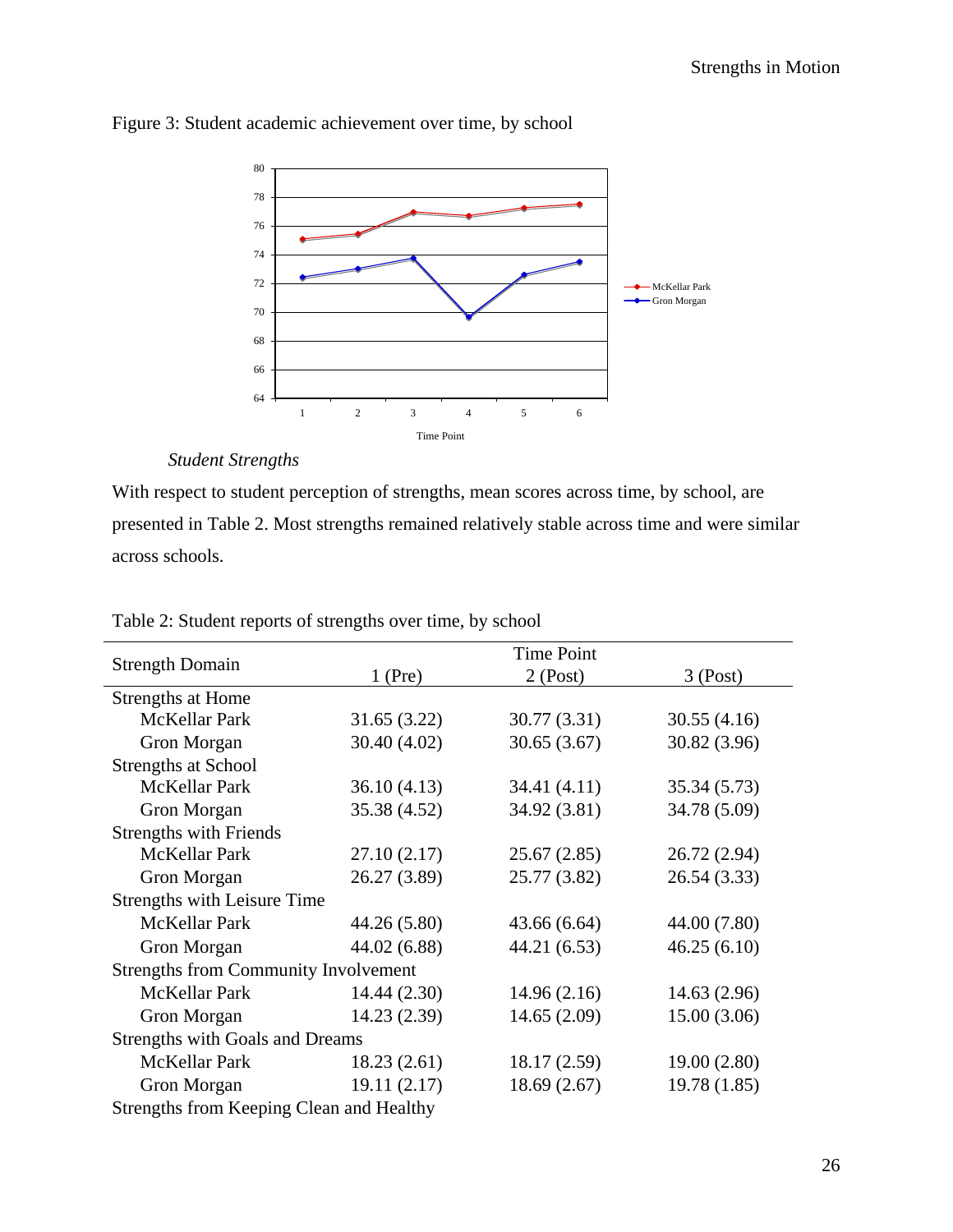|                                      | Time Point   |              |              |  |
|--------------------------------------|--------------|--------------|--------------|--|
| <b>Strength Domain</b>               | $1$ (Pre)    | $2$ (Post)   | $3$ (Post)   |  |
| McKellar Park                        | 19.87 (2.88) | 19.45 (2.88) | 20.41(2.64)  |  |
| Gron Morgan                          | 19.87 (3.21) | 19.86(3.00)  | 21.18(2.04)  |  |
| <b>Strengths with Knowing Myself</b> |              |              |              |  |
| <b>McKellar Park</b>                 | 47.25(5.23)  | 45.69 (5.97) | 48.55 (6.24) |  |
| Gron Morgan                          | 46.01(6.91)  | 46.57(5.58)  | 46.78 (5.56) |  |
| Strengths with Faith and Culture     |              |              |              |  |
| <b>McKellar Park</b>                 | 25.60(2.73)  | 24.44 (3.43) | 24.79 (3.90) |  |
| Gron Morgan                          | 23.97 (3.87) | 23.54 (4.66) | 23.81 (4.38) |  |

Significant main effects for time were observed for:

a) Keeping Clean and Healthy,  $F(2, 110)=5.62$ ,  $p<.005$ ,  $\eta$ 2=.09. Contrasts revealed a significant difference between the first and third as well as the second and third time points where both schools reported significant increases in strengths with keeping clean.

b) Goals and Dreams,  $F(2, 108)=4.25$ ,  $p<.02$ ,  $\eta$ 2=.07. Contrasts revealed a significant difference between the first and third as well as the second and third time points where both schools reported significant increases in strengths with goals and dreams.

While many differences approached significance, no interactions between time and school met an alpha level of at least .05. Thus, changes in student reports of strength cannot be clearly linked to the intervention.

# *Bullying and Victimization*

Student reports of bullying and being victimized, over the 3 time periods, are described in Table 3. The first describes to what degree students agree with the statements listed, including "I am bullied at school". Responses ranged from " $1 = NO$ " to " $5 = YES$ " with more moderate responses in between.

As can be seen in Table 3, most students reported low levels of bullying at all time points. At Time 1, prior to the intervention, students at McKellar Park assessed their rates of victimization as lower at school and higher on their way to and from school than students at Gron Morgan.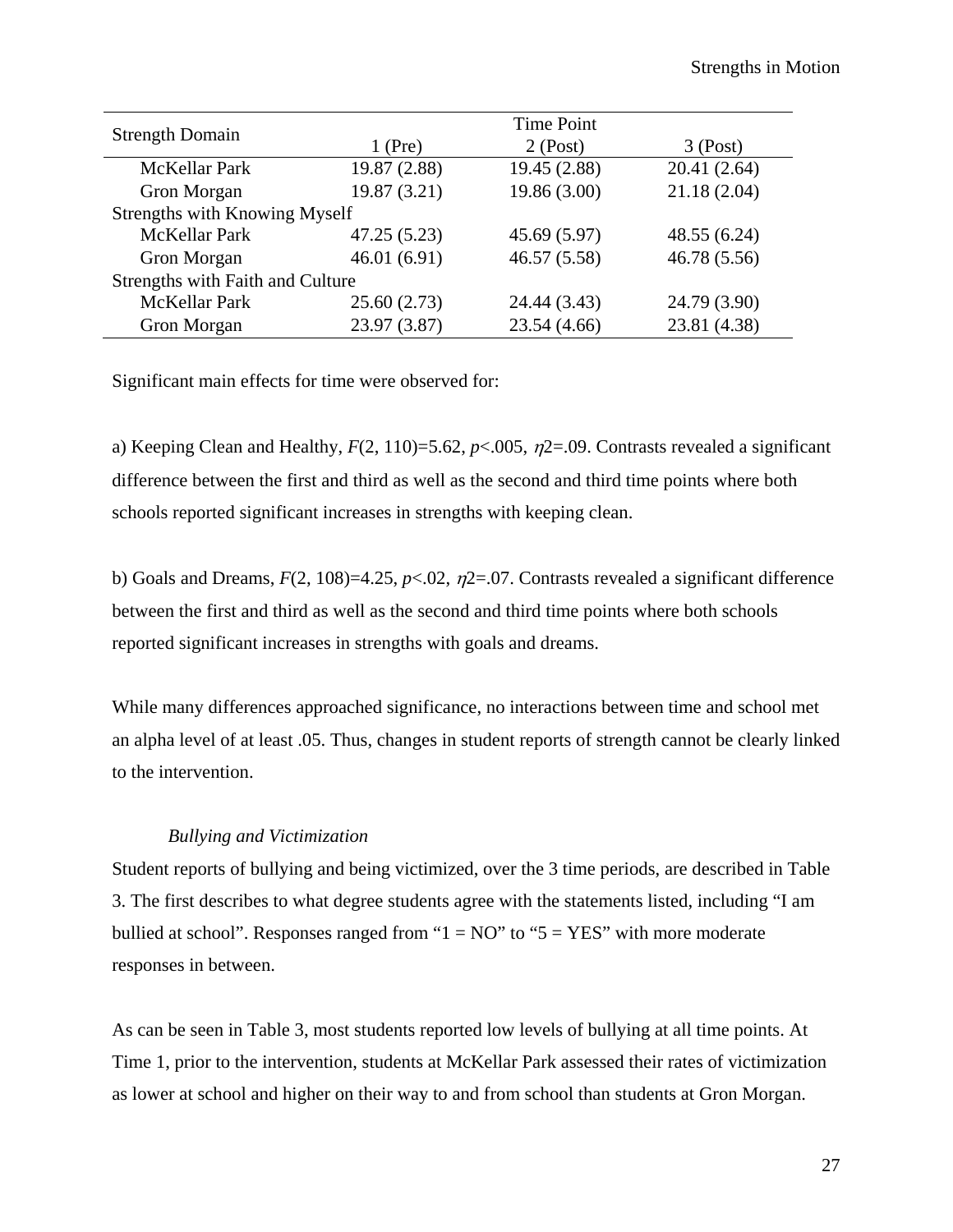However, students at McKellar Park reported higher rates of bullying others at school than those at Gron Morgan.

Students at both schools reported lower rates of victimization and bullying both at school and on their way to and from school at Time 3 compared to Time 1. Thus while bullying rates declined, changes were similar at both schools.

|                                              | <b>Time Point</b> |            |            |  |  |
|----------------------------------------------|-------------------|------------|------------|--|--|
| <b>Bullying Item</b>                         | $1$ (Pre)         | $2$ (Post) | $3$ (Post) |  |  |
| I am bullied at school                       |                   |            |            |  |  |
| McKellar Park                                | 2.10(1.21)        | 2.05(1.40) | 1.75(1.33) |  |  |
| Gron Morgan                                  | 2.24(1.22)        | 2.00(1.34) | 1.62(1.07) |  |  |
| I am bullied on my way to and from school    |                   |            |            |  |  |
| McKellar Park                                | 1.40(.82)         | 1.20(.41)  | 1.00(.00)  |  |  |
| Gron Morgan                                  | 1.35(.75)         | 1.50(.89)  | 1.05(.22)  |  |  |
| I bully others at school                     |                   |            |            |  |  |
| <b>McKellar Park</b>                         | 1.40(.75)         | 1.35(.49)  | 1.35(.75)  |  |  |
| Gron Morgan                                  | 1.19(0.40)        | 1.24(0.44) | 1.33(.91)  |  |  |
| I bully others on the way to and from school |                   |            |            |  |  |
| McKellar Park                                | 1.15(.49)         | 1.30(.73)  | 1.05(.22)  |  |  |
| Gron Morgan                                  | 1.14(.36)         | 1.10(.30)  | 1.05(.22)  |  |  |

| Table 3: Student reports of bullying and victimization over time, by school |  |  |
|-----------------------------------------------------------------------------|--|--|
|                                                                             |  |  |

# Parent Results

Parents completed surveys regarding their perception of bullying and victimization related to their child both prior to and following the intervention. Multivariate analysis indicate that there was a trend toward a significant interaction between parent's reports of concerns prior to and following the intervention, between schools, *F*(21,47)=1.44, *p*=.15. Significant items included concerns or fears that their child might be physically attacked  $(p=0.01)$ , sexually coerced  $(p=0.02)$ , or verbally harassed (*p*=.04). Specifically, parents of students at McKellar Park felt that these forms of bullying were less of a concern for their child over time and parents of students at Gron Morgan felt that they were more of a concern.

No other differences were found in the interaction between time (pre vs. post) and school. However, it is important to point out that the number of staff participants who completed both the pre and the post intervention survey numbered only 15, only 12 of whom provided complete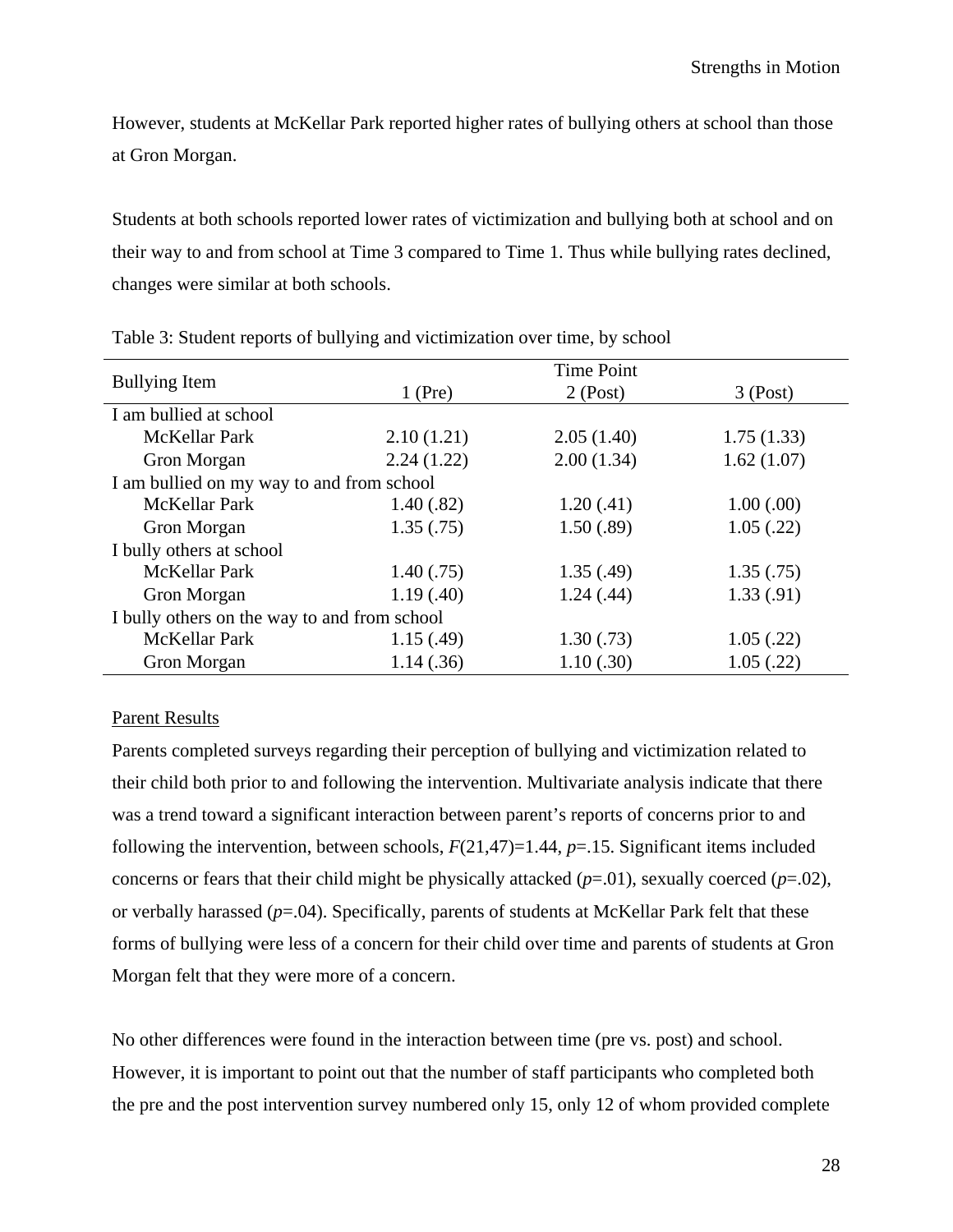data (8 at McKellar Park and 4 at Gron Morgan). Given these very small numbers, any quantitative analyses should be interpreted with caution.

## School Staff Results

As only 3 school staff at Gron Morgan completed surveys prior to the intervention, and even fewer post-intervention, analyses by school were not possible. Findings for school staff at McKellar Park are presented with respect to their perceptions of bullying pre- and postintervention.

A number of significant differences were found between the two time periods and are presented in Table 4. Clearly, staff at McKellar Park school perceived various types of bullying to be less of a problem following the intervention and also felt that their school was taking sufficient action to deal with bullying.

| <b>Bullying Item</b>                                              |       | <b>Time Point</b> |           |          |
|-------------------------------------------------------------------|-------|-------------------|-----------|----------|
|                                                                   |       | Post              | F value   | $\eta$ 2 |
| Bullying is a serious problem among students at our school        | 3.15  | 2.75              | $4.14*$   | $.10 \,$ |
|                                                                   | (.54) | (.62)             |           |          |
| Racial discrimination is a serious problem among students at      | 2.45  | 2.23              | 0.76      | .02      |
| our school                                                        | (.60) | (.93)             |           |          |
| Sexual harassment is a serious problem among students at our      | 2.13  | 1.58              | $7.85**$  | .23      |
| school                                                            | (.50) | (.52)             |           |          |
| The degree of bullying/harassment at our school is greater than   | 2.54  | 2.00              | $7.27**$  | .25      |
| the average level in Canadian schools                             | (.52) | (.45)             |           |          |
| The amount of time and resources we commit to anti-               | 2.41  | 3.25              | $11.29**$ | .26      |
| bullying/harassment initiatives is sufficient to effectively deal | (.67) | (.75)             |           |          |
| with these problems at our school                                 |       |                   |           |          |
|                                                                   |       |                   |           |          |

Table 4: McKellar Park staff perceptions of bullying before and after the intervention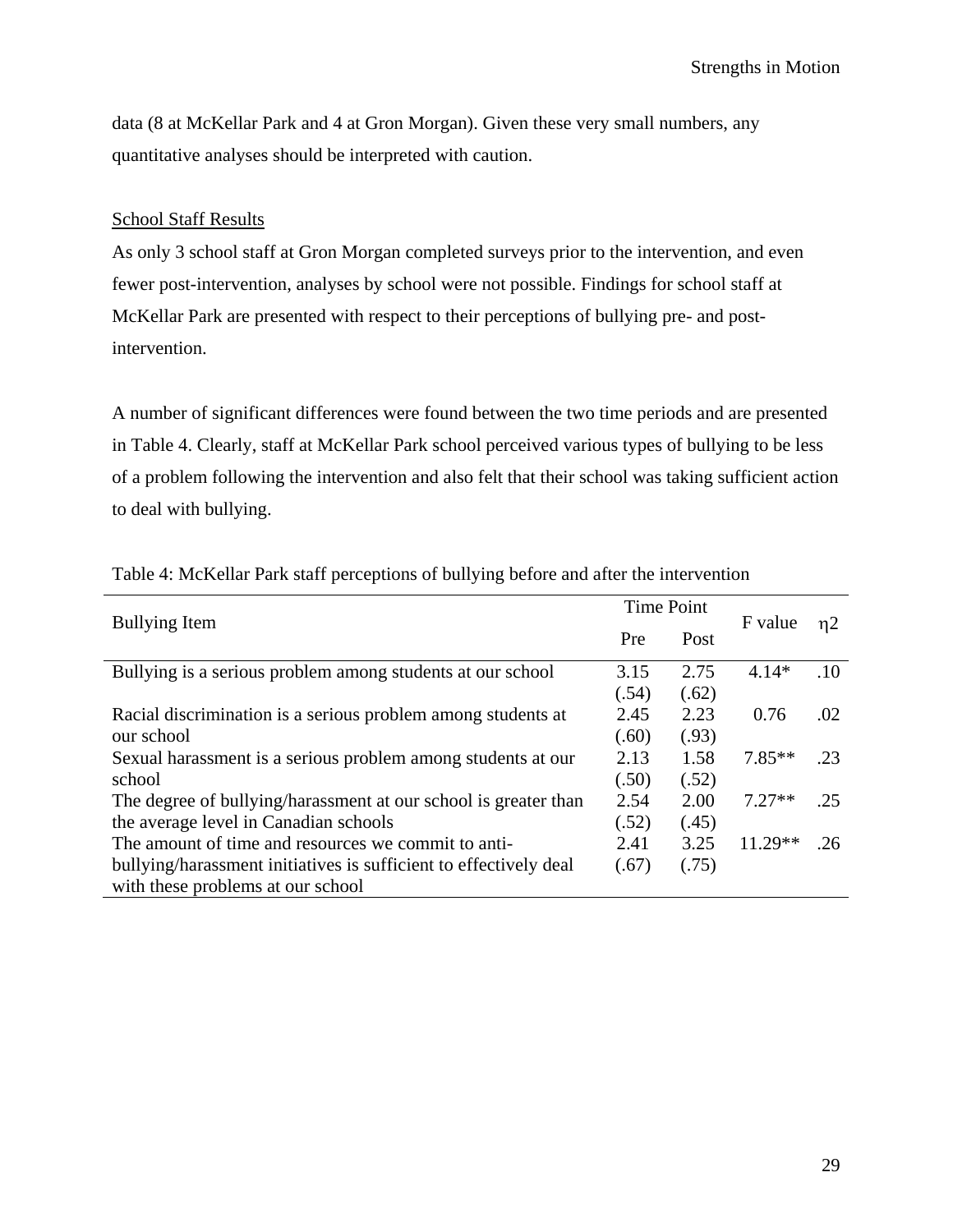## **DISCUSSION**

Many interesting and informative findings arose from the qualitative and quantitative analyses. Overall, participants perceived positive changes in terms of school climate and student outcomes as a result of the strengths-based program. Findings will be discussed in three sections: Students, Parents, and School Staff.

#### **Student Findings**

Students at McKellar Park reported many positive outcomes of the *Strengths in Motion* approach. They described the climate in the school as more positive and focused on student strength. As indicators of this cultural shift, students were more focused on helping others, which also increased their own level of school engagement and involvement. Students continued to feel better about themselves and their competencies as well as their classroom environments compared to students at the control school. Students reported making better choices in all aspects of their school life, and recognized the benefits of these.

One of the most striking findings arising from the study was the increasing achievement of students at McKellar Park. The strengths-based approach embraced by both students and school staff may have resulted in changing perceptions regarding academic potential and a greater emphasis on effective strategies for student learning that draws on their areas of competence, rather than weakness. This interpretation is supported by teacher interviews, where the value of student strengths was highlighted: *"Everyone has strengths, and we should be working from those strengths in order to bring out the best in the individual".*

Results from the student survey indicated that most students report low levels of bullying and victimization, regardless of the school or time point. Bullying and victimization rates decreased over time at both schools. That rates of bullying and victimization decreased across the span of a year is a positive finding, particularly given the lack of positive change observed in most antibullying programs (Merrell et al., 2008). However, these changes cannot be attributed to the intervention, given similar changes observed in the control school. Differences may instead be

30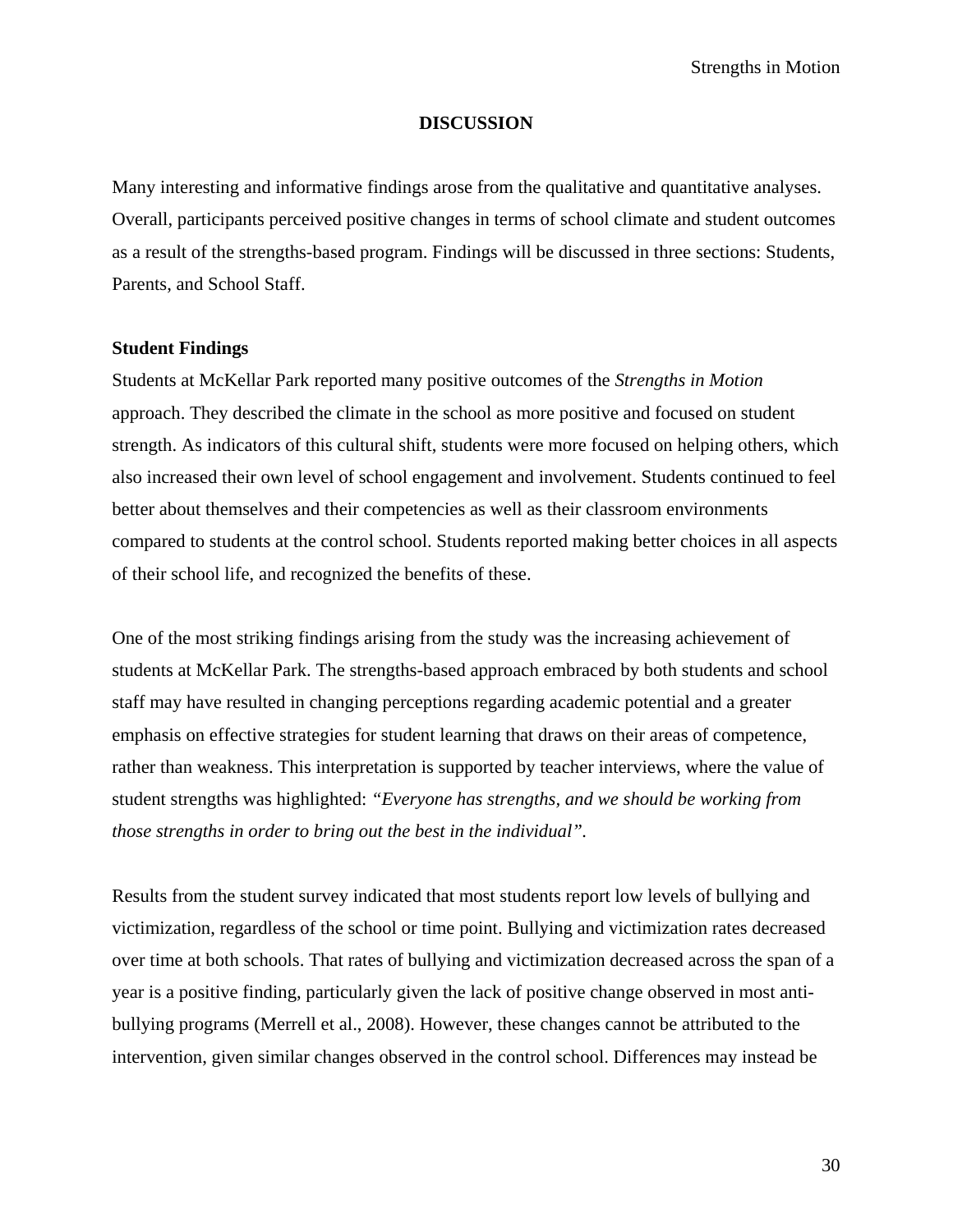due to other initiatives occurring across the school board, or simply changes in teaching staff and school climate over time.

Several interpretations of these findings are possible. The first is that the program did not have an impact on bullying and victimization. However, given the significant number of participants in the program who did not complete surveys or interviews, this conclusion cannot be fully supported. The majority of the analyses presented in this report include the perceptions of a small percentage of the school population. There were many reasons for the low response and high attrition rate, including the many students who moved to other schools, both in and out of the city. Frequent moves are not uncommon for many students attending the two schools included in the study, however high student turnover makes longitudinal evaluation of a particular approach difficult.

As with many other programs, it is likely that particular components were effective for various students, rather than the school as a whole. Most students did not report high rates of bullying and victimization. For those who are involved in regular episodes of bullying others or being victimized themselves, it is unclear whether or not they were involved in the research portion of the intervention. It may be the case that *Strengths in Motion* did have a positive impact on those students who participated in, for example, the Ambassador's Club, which focused specifically on high-risk students, or the Cool Down room, for students experiencing significant difficulties in their classroom. Unfortunately, the views of many of these students may not have been captured in the data presented here.

# **Parent Findings**

Although not all parents were involved in the daily school life of students at McKellar, it was important to recognize the important role they played in promoting and supporting a strengthsbased approach for their children. Parents reported that their children benefited from the *Strengths in Motion* approach in a number of ways. They felt that the climate was such that students were better able to identify and describe bullying and to talk about their feelings in relation to these incidents. With respect to strengths, parents described how their children had developed greater confidence and self-esteem and had improved academically since the advent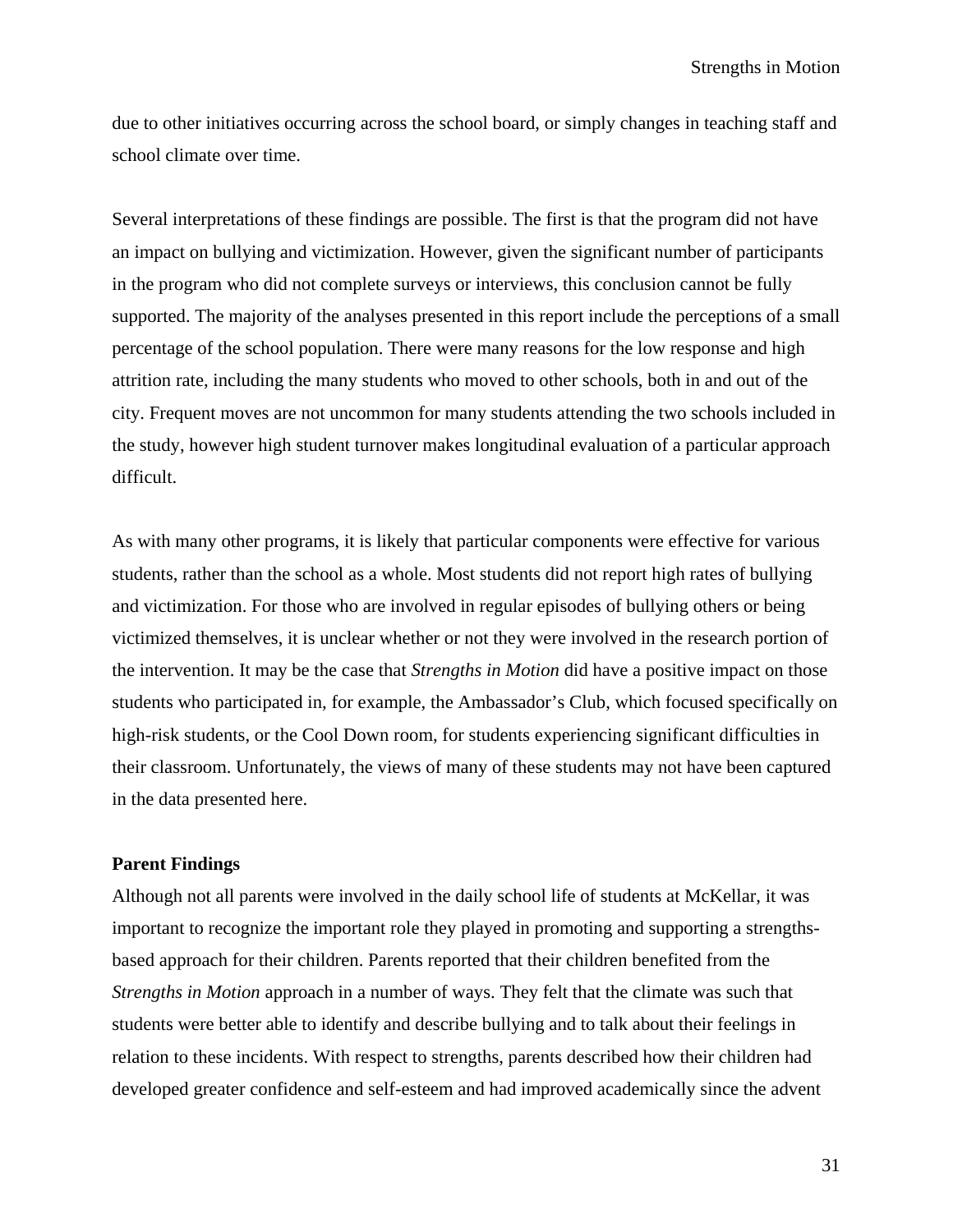of the approach. Parents saw benefits to students extending beyond the classroom, as children began to engage in extra curricular activities.

A small number of parents completed surveys describing their perceptions of bullying and victimization related to their child. However, parents of students at McKellar Park expressed fewer concerns regarding the victimization of their child over time, where parents at Gron Morgan expressed greater concerns in areas including physical attacks, sexual coercion and verbal harassment. While these findings represent a very small number of parents at both schools, they are an indication of the positive impact of the *Strengths in Motion* intervention, of which parents are aware of and may have actively participated in through parent workshops. Gaining an understanding of various types of bullying, and possibly engaging in related discussions with their children and schools staff may alleviate concerns on the part of parents and serve as a protective factor for students. Parents' views may also reflect the improvements that they are seeing in the experiences of their child with respect to bullying and victimization. These explanations are supported by the findings from parent interviews where participants stated "*My child has been improving and now understands not to bully because it hurts people*", and *"My child is more outspoken now and is the first one to intervene and calm it all down".* Clearly, the shift in school climate at McKellar Park to a more strengths-based approach was perceived by parents as having a significant, positive effect on their children's social and academic functioning.

## **School Staff Findings**

The staff at McKellar Park school reported a number of ways in which the climate was improved following the implementation of a strengths-based approach. They felt that support was provided for students in terms of social and emotional, as well as academic needs and that students perceived the school environment as safe and welcoming. Teachers also felt that the strengthsbased focus of the program was particularly beneficial in terms of increasing students' sense of confidence and competence which may in turn decrease bullying and increase achievement. One staff member stated, "*"…seeing their pictures and their strengths displayed on the walls has helped with that. Being more aware of one's strengths and the strengths of others is definitely a positive thing."*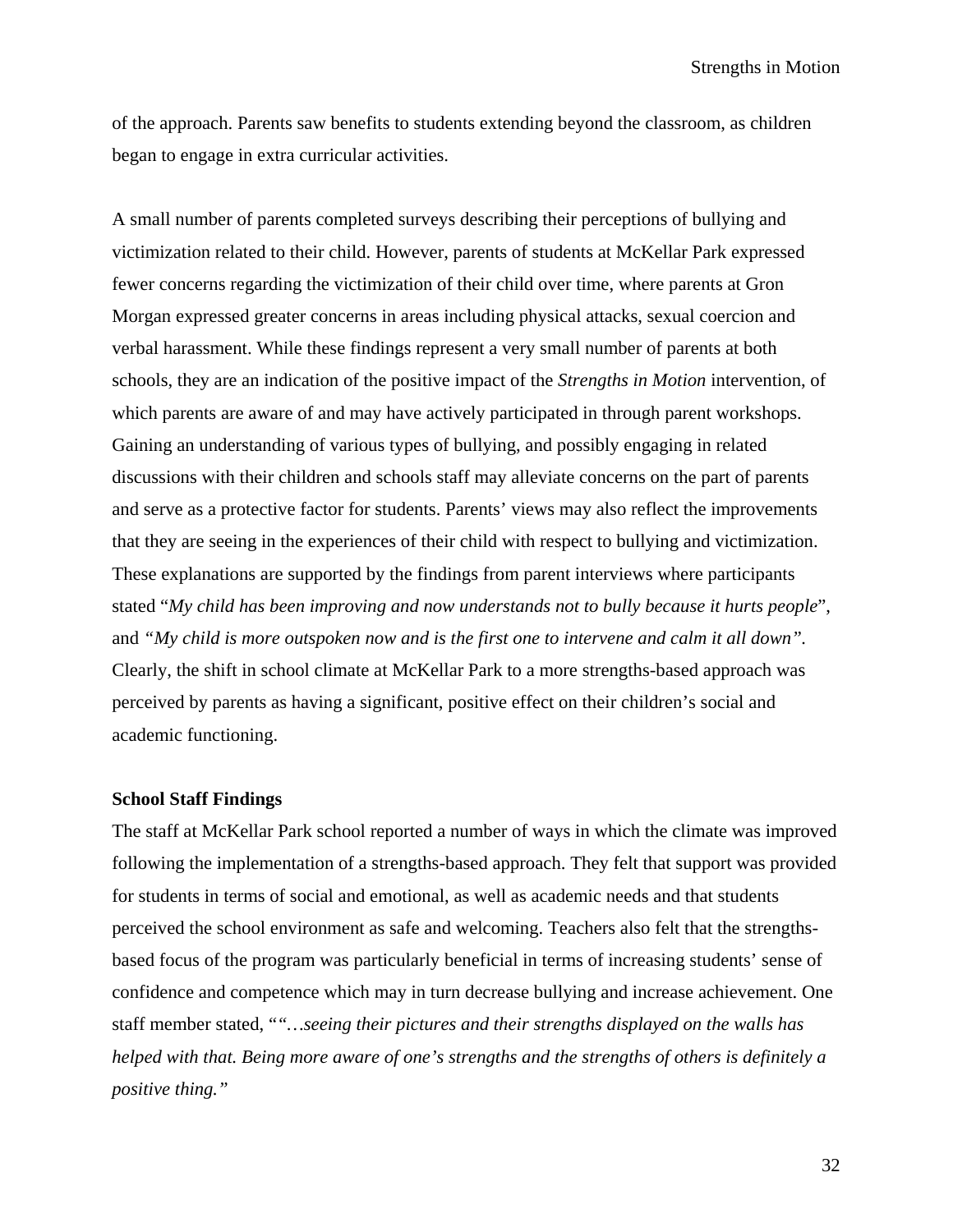Staff also felt that bullying was seen as much less of a problem and that sufficient time and resources were being dedicated to the issue. Clearly then, teachers and administrators perceive that the situation in the school in terms of bullying is more positive with the addition of *Strengths in Motion*. More specifically, staff who participated in the interviews felt that students were more comfortable talking about bullying and what steps to take to deal with it. According to one staff member, "*Students are more aware about bullying and know how to address it and that it is ok to talk about it*". Overall, school staff endorsed and supported the strengths-based approach and were able to identify specific changes in climate that positively impacted students.

# **Conclusions and Next Steps**

Findings regarding the efficacy of *Strengths in Motion* were generally positive. All stakeholders reported significant improvements in terms of school climate. In particular:

- Students
	- o Reported a greater focus on helping others
	- o Reported increased school engagement
	- o Reported becoming more involved in extracurricular activities
	- o Continued to experience higher self-concept and perceived their classroom climate more positively
	- o Had significantly higher average academic grades across all time points
- Parents
	- o Felt that their children had developed greater confidence and self-esteem
	- o Observed increased academic achievement for their children
	- o Expressed fewer concerns regarding bullying
- School Staff
	- o Perceived the school environment as welcoming and supportive of students
	- o Felt that students self-confidence improved
	- o Felt that students had a greater awareness of their own strengths and those of their peers
	- o Reported that bullying was much less of a problem
	- o Reported that students were much more comfortable talking about bullying and knew what steps to take to deal with it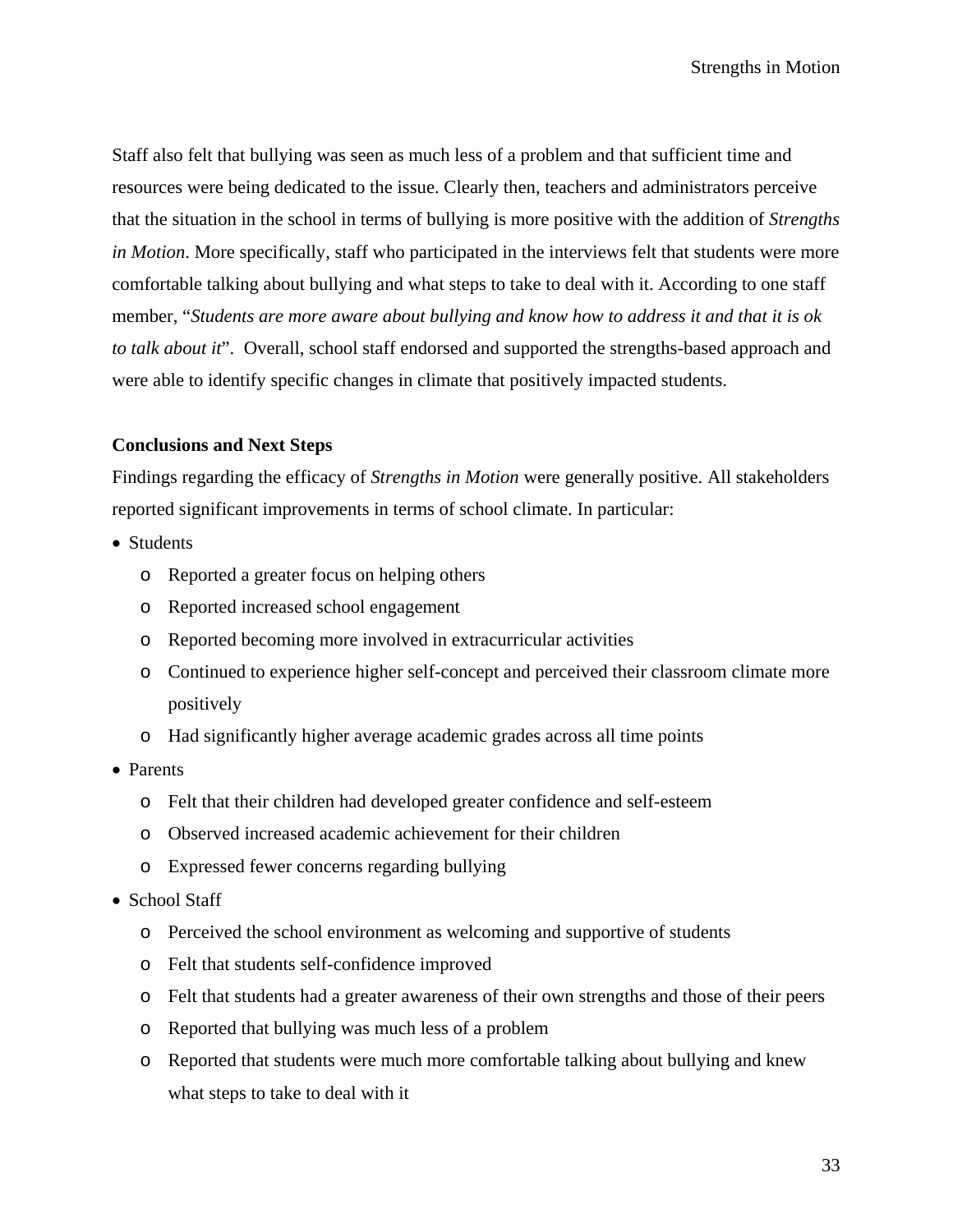The findings highlight the potential of strengths-based approaches in developing a school culture and climate that encourages students to make better choices in terms of their schoolwork and interpersonal relationships. Over time, parents and school staff also develop a common philosophy that permeates all areas of school life, from classroom instruction and behaviour management, to helping with homework and engaging students through their interests.

Given the high turn over rates of both students and staff in some schools in Thunder Bay, as well as many other communities, it is extremely difficult to conduct longitudinal research and to evaluate conclusively the impact of an approach such as *Strengths in Motion*. The addition of more frequent and in-depth qualitative methods such as focus groups, as well as observational data, may allow for schools to better assess programs such as the one described presently.

Feedback from staff and parents provide several suggestions for further improvements for the program. Parents suggested that workshops be offered at more convenient times and that the program needed to include more options for participation for students who are doing well, rather than focusing solely on students actively involved in bullying. School staff felt that greater communication and training regarding the various elements of the program were required and that their strengths, rather than just student strengths, should be drawn upon within the program. By addressing these suggested areas of improvement and valuing the feedback of students, staff and parents, stakeholders will likely continue to endorse a strengths-based approach in their school and further perpetuate it's development and refinement. The cultural shift will thus continue and sustainability of the approach will be increased regardless of staff and student turnover.

The issue of sustainability is an important one. Too often, school-based interventions are not fully embraced by school staff and students due to inconsistent implementation, a lack of common focus and understanding about goals and philosophies, and transient funding. Stakeholders at McKellar Park clearly believe that *Strengths in Motion* has contributed to a significant shift in school culture; one that draws on student strength and perpetuates positive change in behaviour and learning. It is important that educational leaders and those supporting

34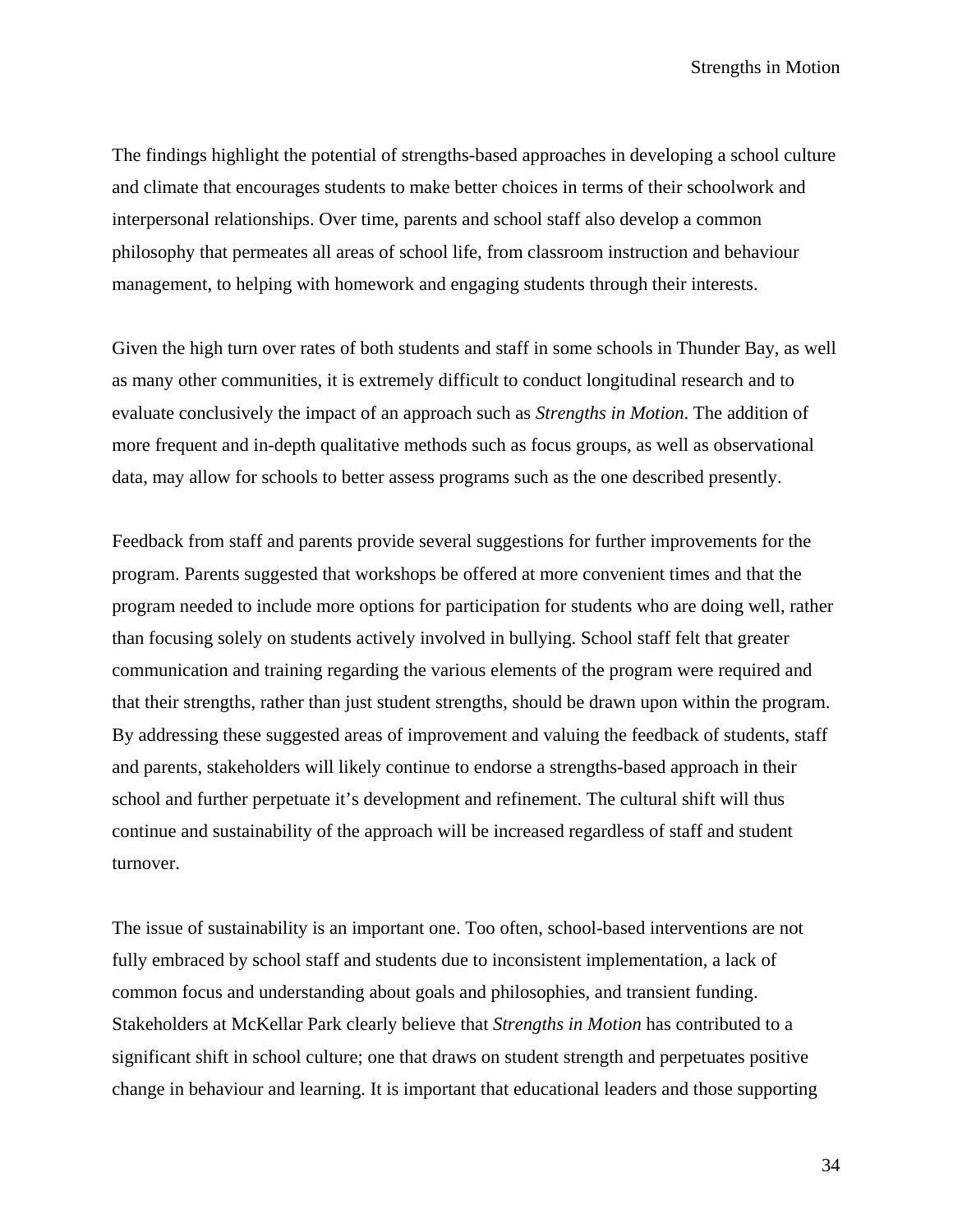initiatives such as *Strengths in Motion* capitalize on the momentum that exists at McKellar Park and promote continued development and refinement of the approach.

Based on the findings, it may also be of value to engage students further in terms of finding ways for them to draw on their strengths to negotiate situations where bullying may be taking place. Although most students at the two schools involved in the present intervention do not report involvement in bullying, there are most likely small groups of students for whom this continues to be an issue. Targeted interventions such as those included in *Strengths in Motion* are one way to deliver more directed skill development and changes in self-perception for those most at-risk; these should continue to be developed and examined over time.

Many key elements of *Strengths in Motion* contributed to its success. As recommended by Finger et al. (2005) the program was theoretically grounded, was implemented school-wide, contributed to the development of a safe and supportive environment, and involved multiple stakeholders including parents, educators, and students. Other schools and organizations that are attempting to build positive school climate and reduce negative student experiences such as bullying should consider these characteristics of effective programs.

The expansion of *Strengths in Motion* to other schools is an important next step. The present findings support the efficacy of a strengths-based approach given adherence to the key elements listed previously. Other schools should consider how best to adapt the approach to their particular community. For example, what cultural groups are represented among students and staff? What are the needs of parents with regards to supporting student strengths? How can teachers draw on student strengths in their daily practice? Answering these types of questions with the input of all stakeholders is an important first step in fostering positive school climates through strength-based approaches. Certainly *Strengths in Motion* shows promise as a program that has a positive impact on multiple stakeholders supporting students; it's continued development and implementation is certainly warranted given the present findings.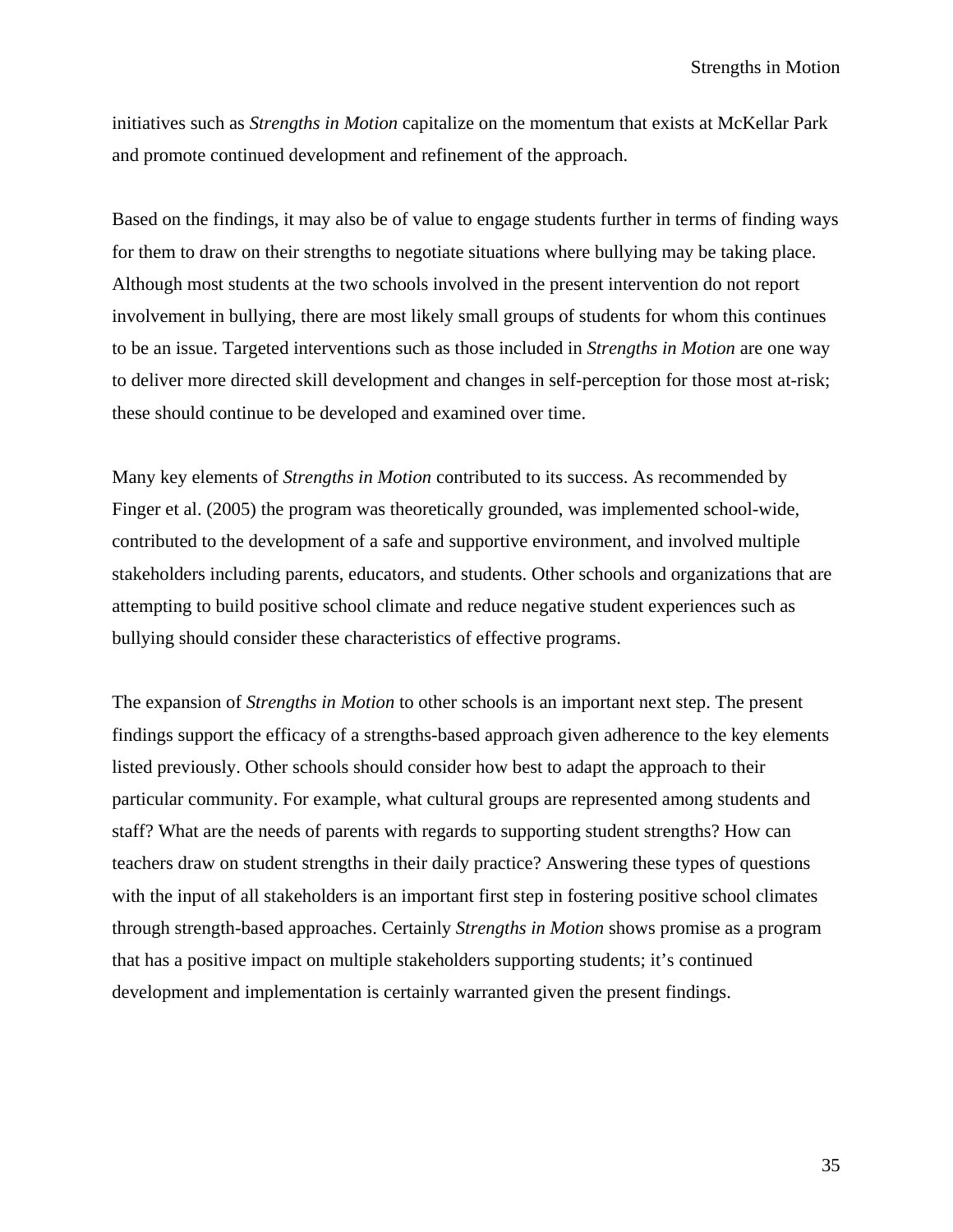### **REFERENCES**

- Albrecht, S. F. & Braaten, S. (2008). Strength-based assessment of behavior competencies to distinguish students referred for disciplinary intervention from nonreferred peers. *Psychology in the Schools, 45*(2), 91-103.
- Anderson, R. L., Lyons, J. S., Giles, D. M., Price, J. A. & Estle, G. (2003). Reliability of the Child and Adolescent Needs and Strengths-Mental Health (CANS-MH) Scale. *Journal of Child and Family Studies, 12*(3), 279-289.
- Anderson, C. G., Rawana, E. P., Brownlee, K., & Whitley, J. (in press). An investigation of the relationship between psychological strengths and the perception of bullying in early adolescents in schools. *Alberta Journal of Educational Research.*
- Donnon, T. & Hammond, W. (2007). Understanding the relationship between resiliency and bullying inadolescence: An assessment of youth resiliency from five urban junior high schools. *Child and Adolescent Psychiatric Clinics of North America, 16,* 449-471.
- Donnon, T., Hammond, W., & Charles, G. (2003). Youth resiliency: Assessing students' capacity for success at school. *Teaching and Learning, 1*(2), 23-28.
- Duncan, P. M., Garcia, A. C., Frankowski, B. L., Carey, P. A., Kallock, E. A., Dixon, R. D., et al. (2007). Inspiring healthy adolescent choices: a rationale for and guide to strength promotion in primary care. *Comprehensive Psychiatry, 41*(6), 525-535.
- Epstein, M. H., & Sharma, J. (2008) *Behavioral and Emotional Rating Scale: A Strength-Based Approach to Assessment.* Austin, TX: PRO-ED
- Farmer, T. W., Clemmer, J. T., Leung, M.-C., Goforth, J. B., Thompson, J. H., Keadgy, K., & others. (2005). Strength-based assessment of rural African American early adolescents: Characteristics of students in high and low groups on the Behavioral and Emotional Rating Scale. *Journal of Child and Family Studies, 14*(1), 57-69.
- Finger, L. R., Craven, R. G., Marsh, H. W., & Parada, R. H. (2005, November). *Characteristics of effective anti-bullying interventions: What research says. Paper presented at the Australian* Association for Research in Education Conference, Parramatta, Australia.
- Jennings, G. (2003). An exploration of meaningful participation and caring relationships as contexts for school engagement. *The California School Psychologist, 8*, 43-52.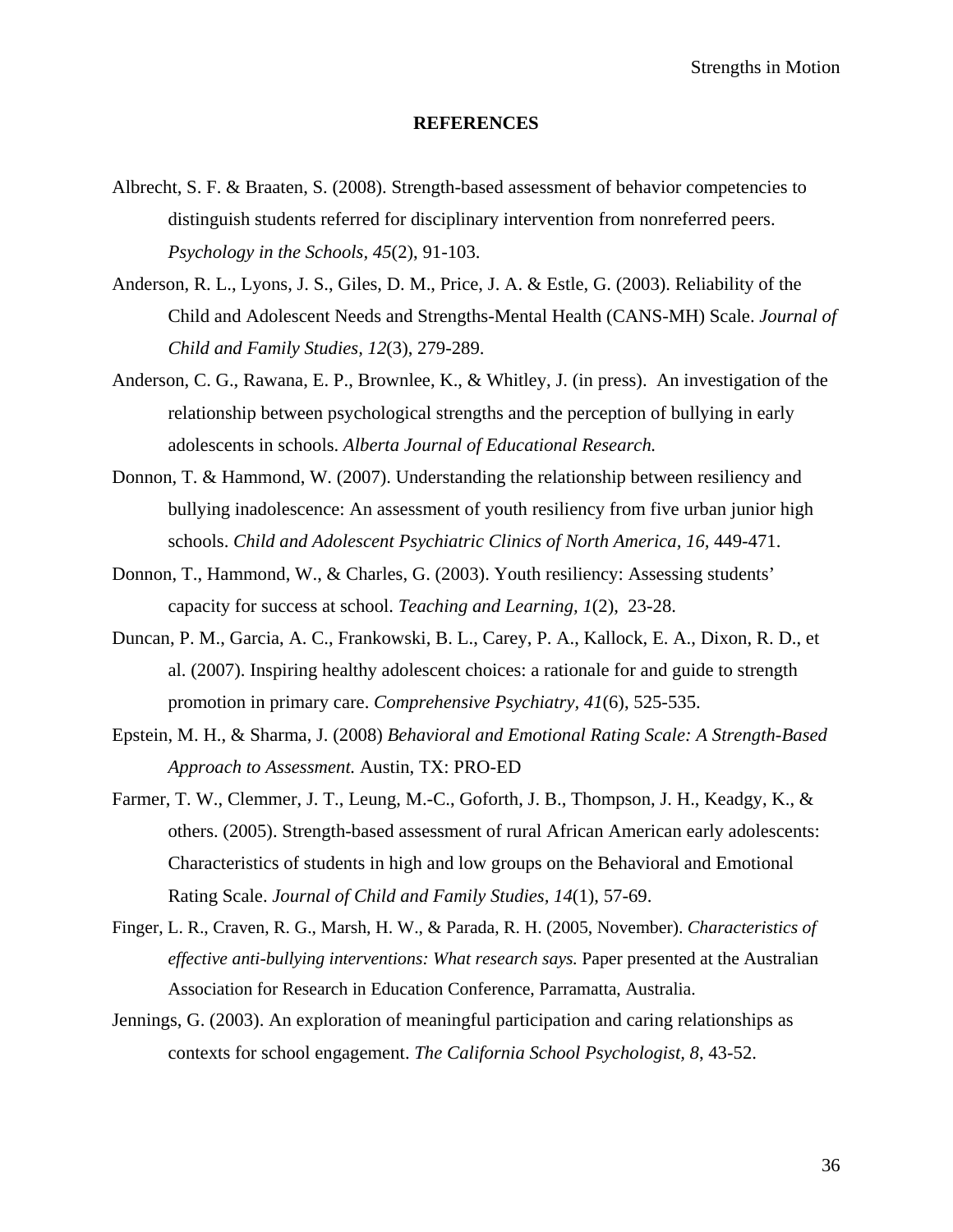- Jimerson, S. R., Sharkey, J. D., Nyborg, V. M., & Furlong, M. J. (2004). Strength-based assessment and school psychology: A summary and synthesis. California School Psychologist, 9, 9-20
- Katz, H. & McCluskey, K. (2003). Seeking strength-based approaches in aboriginal education: the "three stars and a wish" project. *McGill Journal of Education, 38*, 116-134.
- Lupart, J., Whitley, J., Odishaw, J., & McDonald, L. (2008). Whole school evaluation and inclusion: How elementary school participants perceive their learning community. *International Journal of Whole Schooling, 4*(1), 40-65.
- Lyons, J. S., Uziel-Miller, N. D., Reyes, F. A. A., & Sokol, P. T. (2000). Strengths of children and adolescents in residential settings: Prevalence and associations with psychopathology and discharge placement. *Journal of the American Academy of Child & Adolescent Psychiatry, 39*(2), 176-181.
- Marsh, H. W. (1988). *Self-Description-Questionnaire I. SDQ-I manual and research monograph.* San Antonio: The Psychological Corporation.
- Merrell, K. W., Gueldner, B. A., Ross, S. W., & Isava, D. M. (2008). How effective are antibullying intervention programs? A meta-analysis of intervention research. *School Psychology Quarterly, 23*(1), 26-42.
- Rawana, E. & Brownlee, K. (2009). Making the possible probable: A strength-based assessment and intervention framework for clinical work with parents, children and adolescents. *Families in Society: The Journal of Contemporary Human Services*. *90*(3), 255-260*.*
- Rawana, E. P., Brownlee, K., & Hewitt, J., (2006). *Strength Assessment Inventory for Children and Adolescents.* Unpublished manuscript, Lakehead University at Thunder Bay, Ontario.
- Rawana, E., Latimer, K., Whitley, J., & Probizanski, M. (November, 2009). Strength-based classroom strategies for teachers. *Canadian Teacher Magazine*, 16-17.
- Totten, M., Quigley, P., & Morgan, M. (2004). *CPHA safe school study* (Canadian Public Health Association). Retrieved December 8, 2008, from http://www.ysb.on.ca/english/pdf/LE/Safe%20School%20Study%202004.pdf
- Walrath, C. M., Mandell, D. S., Holden, E. W., & Santiago, R. L. (2004). Assessing the strengths of children referred for community-based mental health services. *Mental Health Services Research, 6*(1), 1-8.